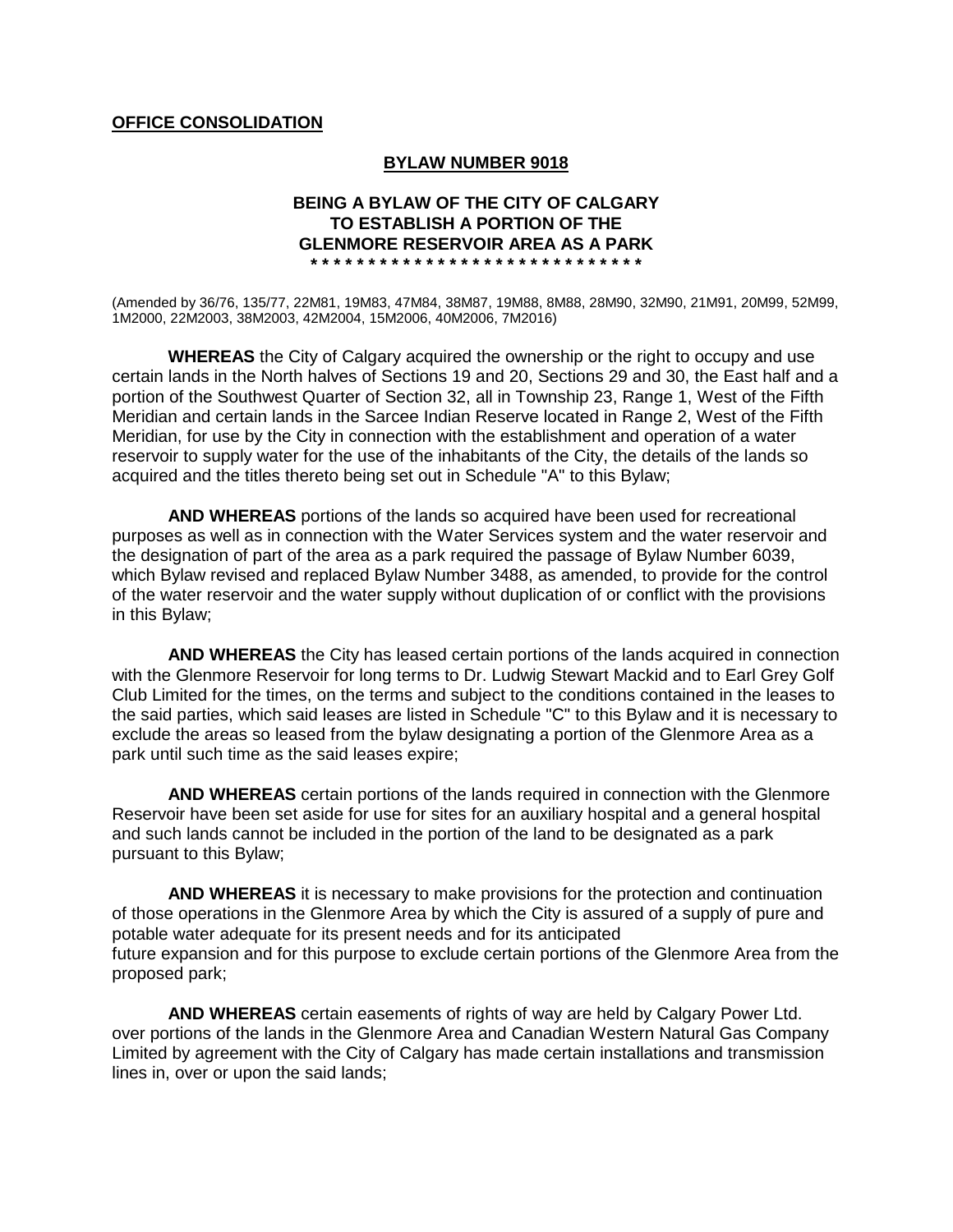**AND WHEREAS** the leasing of lands, the construction of highways and the installation of utilities in an area set aside as a park are subject by the provisions of Section 128 of the *Municipal Government Act* to the limitation that such leasing, highways, and utilities must not adversely affect the interest of the public in the park and it is therefore necessary to make provision for the easements and leases previously granted, the maintenance and extension of highways and utilities presently in existence and of those utilities and highways required in the future other than for the benefit of the users of the park;

### **NOW, THEREFORE, THE COUNCIL OF THE CITY OF CALGARY ENACTS AS FOLLOWS:**

### **SHORT TITLE**

1. This Bylaw may be cited as the "Glenmore Park Bylaw".

#### **INTERPRETATION**

- 2. (1) In this Bylaw including the preamble hereto and this Section unless the context otherwise requires:
	- (a) "*Animal*" means a dog, cat, fowl, cattle, horse or any other domestic animal;
	- (a.01) "*Boat*" means a vessel or device of any sort in or by which a person or thing may be transported on or through water whether powered by muscle power, wind, machine or motor and without restricting the generality of the forgoing includes: sailboats, surf-boards, canoes, rowing sculls, paddle vessels powered by foot or hand, sail-boards, motorboats, dragon boats, kayaks, dinghies, punts, rafts, zodiacs or other inflatables;
	- (a.02) "*City Manager*" means the person designated by Council as its chief administrative officer, or his designate;

(42M2004, 2004 June 21)

- (a.1) "*City*" means the corporation of the City of Calgary or the area contained within the boundaries thereof as the context requires;
- (b) REPEALED BY 52M99, 1999 OCTOBER 04;
- (c) REPEALED BY 1M2000, 2000 JANUARY 24;
- (d) "*Council*" means the municipal council of the City of Calgary;
- (e) "*Director, Calgary Recreation*" means the City Manager or his designate; (42M2004, 2004 June 21) (7M2016, 2016 February 18)
- (e.01) *"Director, Calgary Parks"* means the City Manager or his designate; (42M2004, 2004 June 21) (7M2016, 2016 February 18)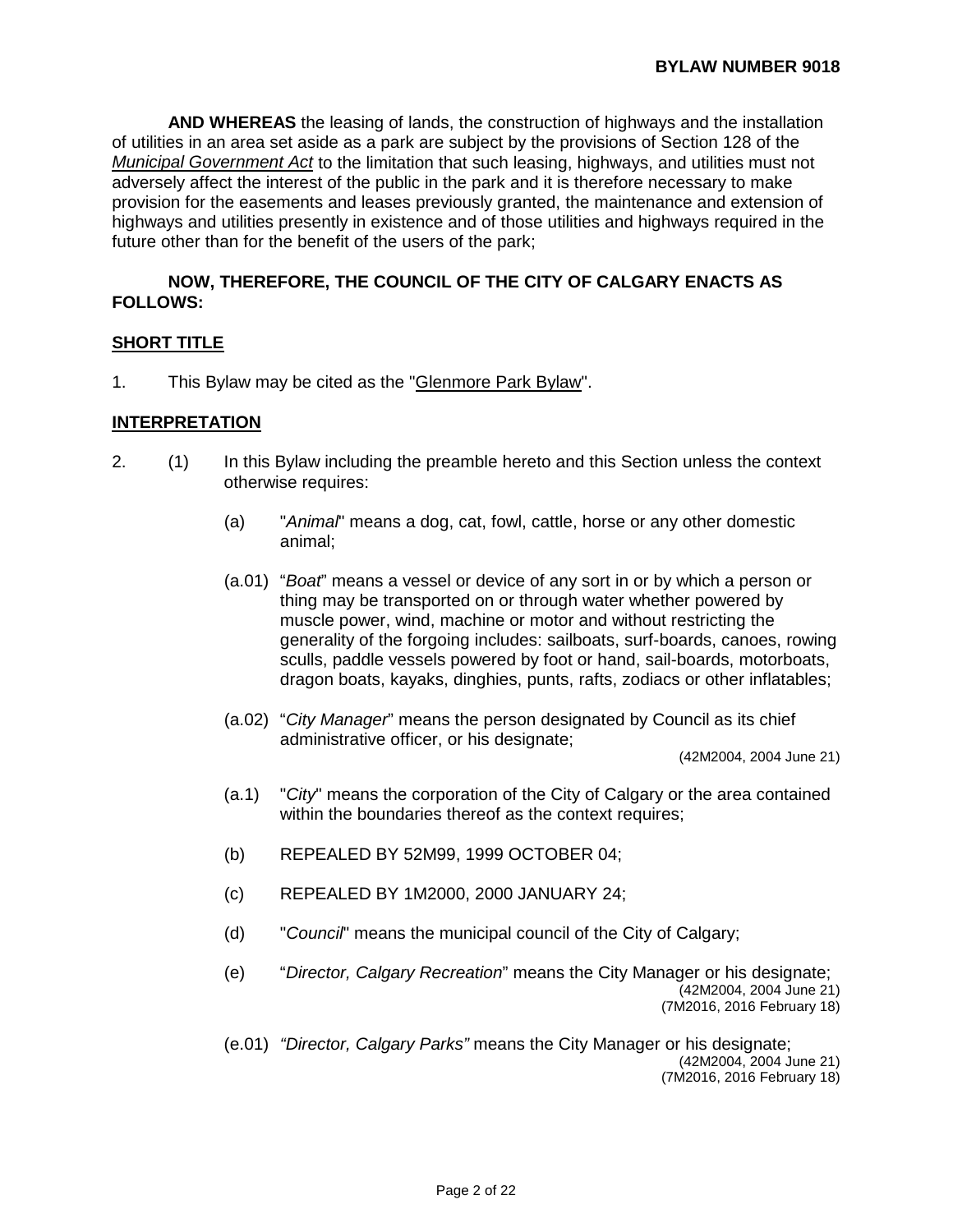- (e.1) "*Director, Water Services*" means the City Manager or his designate; (42M2004, 2004 June 21)
- (f) "*Glenmore Area*" means all the lands acquired by the City for use in connection with the maintenance and operation of its Glenmore Reservoir and of its Water Services system as listed in Schedule "A" to this Bylaw;
- (g) "*Glenmore Causeway*" means the Causeway constructed or being constructed across Glenmore Reservoir in the South East Quarter of Section 29, Township 23, Range 1, West of the Fifth Meridian to furnish a crossing for the extension of 66th Avenue South West to enable the said highway to connect with the public thoroughfares on the North West side of Glenmore Reservoir aforesaid;
- (h) REPEALED BY 40M2006, 2006 JULY 24.
- (i) "*Glenmore Reservoir*" means that portion of the Glenmore Area which is covered by water and which lies to the West of the dam constructed in the South East Quarter of Section 32, Township 23, Range 1, West of the Fifth Meridian;
- (j) "*Glenmore Park*" means:
	- (i) the park established by this Bylaw, or
	- (ii) the area dedicated as a park by Section 3 of this Bylaw, as the context requires;
- (k) "*Heritage Park Project*" means the historical park for which provision is made in Section 26 of this Bylaw and 'Heritage Park' means the area to be set aside for the Heritage Park Project;
- (l) "*Calgary Health Services*" means the Local Board of Health of the City;
- (m) "*Parks Bylaw*" means Bylaw Number 20M2003, The Parks and Pathways Bylaw, and includes every Bylaw passed in amendment or substitution therefore;
- (n) REPEALED BY 1M2000, 2000 JANUARY 24;
- (o) "*Provincial Board*" means the Provincial Board of Health of the Province of Alberta;
- (p) "*Water Services"* means the business unit which has control of and responsibility for the operation of the Water Services system of the City;
- (q) REPEALED BY 1M2000, 2000 JANUARY 24;
- (r) "*Water Services system*" means the water supply of the City and all structures, equipment and materials connected therewith whether or not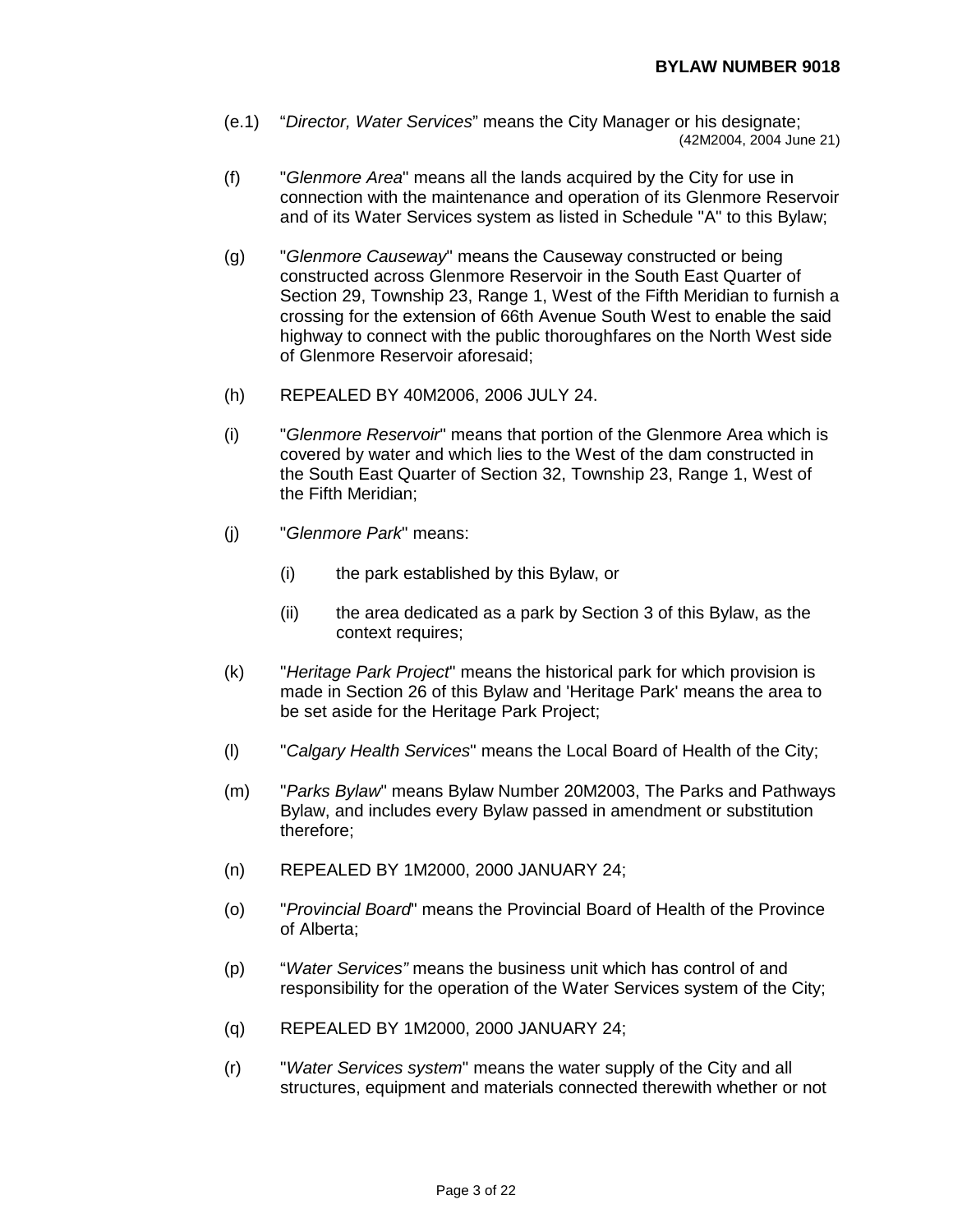the same are located in Glenmore Park, and if the context so requires includes land and rights in land connected with the water supply;

- (s) REPEALED BY 20M99, 1999 APRIL 26;
- (2) All provisions of this Bylaw shall be interpreted, administered and applied so as to give effect to the intention hereby declared that nothing is permitted, allowed or required by this Bylaw which may adversely affect the supply of pure, wholesome and potable water to the residents of the City.

(22M81, 1981 November 30) (47M84, 1984 October 01) (21M91, 1991 September 03) (20M99, 1999 April 26) (1M2000, 2000 January 24) (38M2003, 2003 October 06) (22M2003, 2004 January 12) (15M2006, 2006 January 24) (40M2006, 2006 July 24)

## **ESTABLISHMENT OF GLENMORE PARK**

- 3. Subject to:
	- (a) all encumbrances, liens, interests, limitations and reservations notified by memorandum underwritten or endorsed on the certificates of title relating to the said lands or entered in the Land Titles Office for the South Alberta Land Registration District with respect thereto;
	- (b) all easements, leases, licenses and interests granted by and any agreements entered into by the City with respect to any of the said lands or any portion thereof, whether or not the same are entered in the Land Titles Office;
	- (c) all limitations or overriding interests expressed in or created by this Bylaw or any other Bylaw of the City or arising from or set out in any provision of legislation of the Province of Alberta and legislation of Canada or any regulations made thereunder, which relate directly or indirectly to the said lands or the activities carried out or allowed thereon or therein

all of those portions of land in the Glenmore Area which are shown enclosed in broken lines on the plan attached hereto as Schedule "B" hereby made part of this Bylaw are subject to the provisions of Section 6 hereof set aside, designated and established as and for a natural recreational park for the uses as set out in and subject to the limitations of this Bylaw.

4. REPEALED BY 36/76, 1976 APRIL 26.

### **PUBLIC THOROUGHFARES IN OR ACROSS GLENMORE PARK**

- 5. (1) Subject to the provisions of the *Municipal Government Act* in respect thereof but notwithstanding any provisions of this Bylaw the City may:
	- (a) construct any new public thoroughfare over, through, across or bordering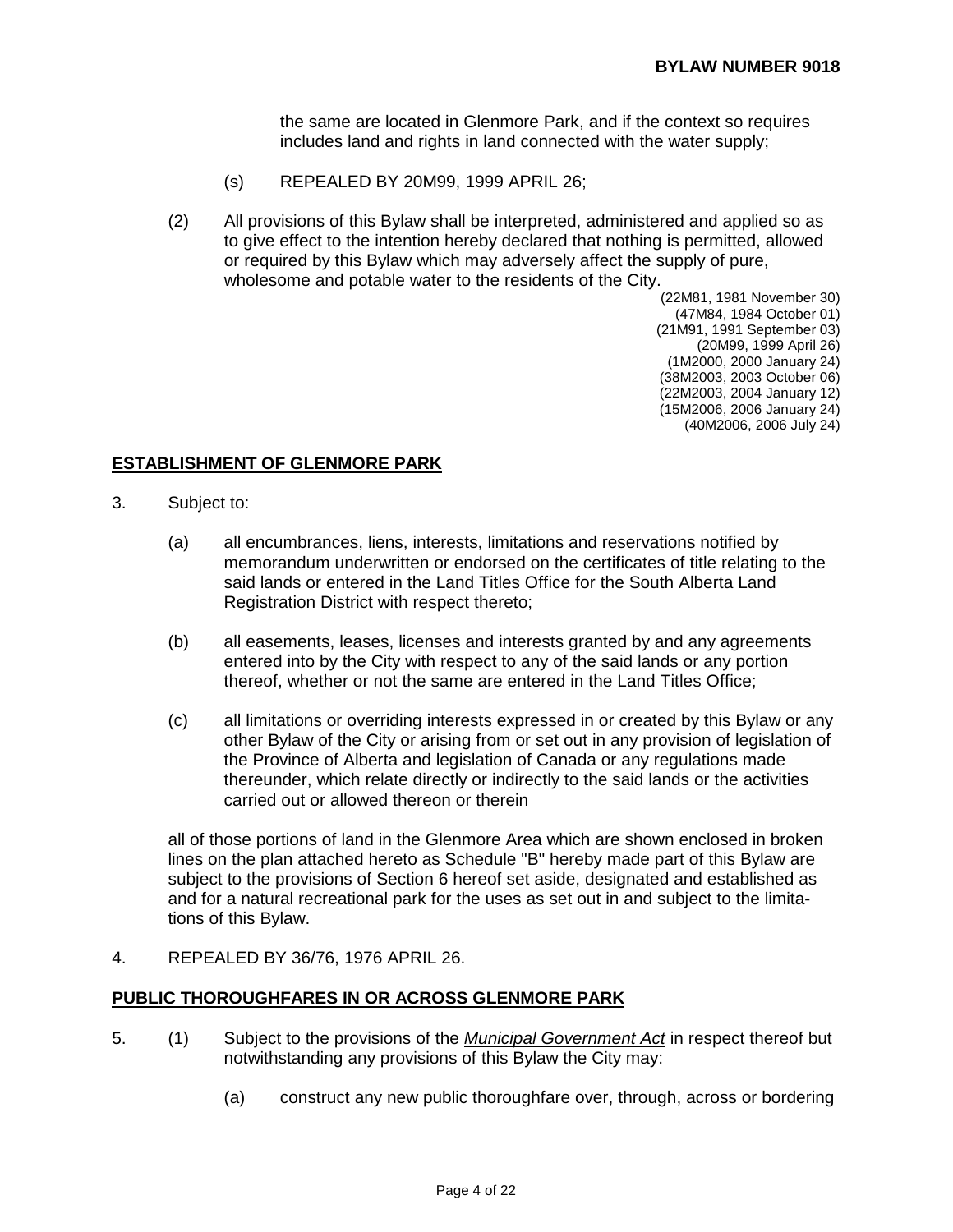on the area contained in Glenmore Park;

- (b) broaden, improve or extend any existing public thoroughfare in the park; or
- (c) agree with the right of or allow by license or otherwise the Province of Alberta to establish or extend any public thoroughfare over or across Glenmore Park

without any further action being taken in respect thereof and without any amendments to this Bylaw.

- (2) Any public thoroughfare which:
	- (a) extends over, across or borders on Glenmore Park;
	- (b) is an extension of a public thoroughfare of the City; and
	- (c) is primarily designed for the continuation of or joining with a public thoroughfare outside Glenmore Park shall be subject to the provisions of the Calgary Traffic Bylaw, the Street Bylaw and the Truck Routes Bylaw and provisions of this Bylaw with respect to such public thoroughfare shall be deemed to be subject thereto.
- (3) REPEALED BY 22M2003, 2004 JANUARY 12.

(135/77, 1977 August 22) (22M2003, 2004 January 12)

#### **PROTECTION OF WATER SUPPLY**

- 6. (1) REPEALED BY 40M2006, 2006 JULY 24.
	- (2) REPEALED BY 40M2006, 2006 JULY 24.
	- (3) Notwithstanding any structure that is allowed to be placed or any activity that is allowed to be carried out in or upon any portion of Glenmore Park, the City through the Director, Water Services may cause the water level of Glenmore Reservoir to be raised or lowered as the exigencies of the Water Services system require whether or not such change in water level adversely affects any activity or structure located in, on, adjacent to or in the vicinity of Glenmore Reservoir or inundates any portion of land contained in the Glenmore Area and the City shall have no liability of any nature whatsoever to any persons in respect thereof.
		- (47M84, 1984 October 01) (1M2000, 2000 January 24) (38M2003, 2003 October 06) (22M2003, 2004 January 12) (15M2006, 2006 January 24) (40M2006, 2006 July 24)
- 7. (1) REPEALED BY 40M2006, 2006 JULY 24.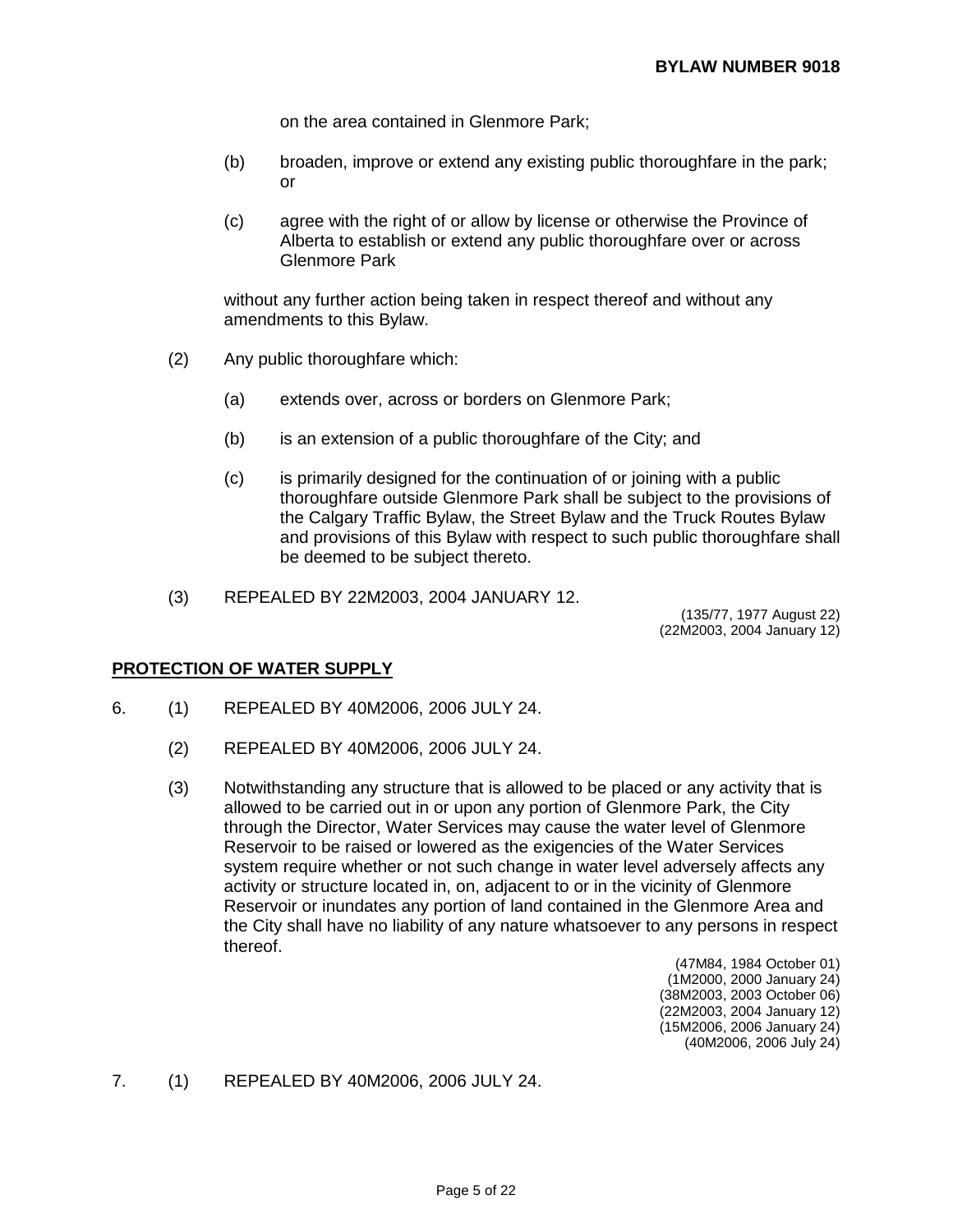- (2) REPEALED BY 40M2006, 2006 JULY 24.
- (3) REPEALED BY 40M2006, 2006 JULY 24.
- (4) REPEALED BY 40M2006, 2006 JULY 24.

(47M84, 1984 October 01) (52M99, 1999 October 04) (1M2000, 2000 January 24) (22M2003, 2004 January 12) (38M2003, 2003 October 06) (15M2006, 2006 January 24) (40M2006, 2006 July 24)

## **SADDLE HORSES IN GLENMORE PARK**

- 8. (1) REPEALED BY 22M2003, 2004 JANUARY 12.
	- (2) REPEALED BY 22M2003, 2004 JANUARY 12.
	- (3) REPEALED BY 22M2003, 2004 JANUARY 12.

(47M84, 1984 October 01) (20M99, 1999 April 26) (1M2000, 2000 January 24) (38M2003, 2003 October 06) (22M2003, 2004 January 12)

(47M84, 1984 October 01)

9. REPEALED BY 47M84, 1984 OCTOBER 01.

### **OTHER ANIMALS IN GLENMORE PARK**

- 10. (1) REPEALED BY 22M2003, 2004 JANUARY 12.
	- (2) REPEALED BY 22M2003, 2004 JANUARY 12.
	- (2.1) REPEALED BY 22M2003, 2004 JANUARY 12.
	- (3) REPEALED BY 22M2003, 2004 JANUARY 12.
	- (4) REPEALED BY 22M2003, 2004 JANUARY 12.

(47M84, 1984 October 01) (8M88, 1989 May 01) (28M90, 1990 May 07) (22M2003, 2004 January 12)

> (47M84, 1984 October 01) (20M99, 1999 April 26)

10.1 (1) REPEALED BY 20M99, 1999 APRIL 26.

**BOATING ON GLENMORE RESERVOIR**

11.0 Except as specifically allowed by Section 11.1 of this Bylaw, no person shall place and/or use a Boat in or on the waters of Glenmore Reservoir.

(47M84, 1984 October 01)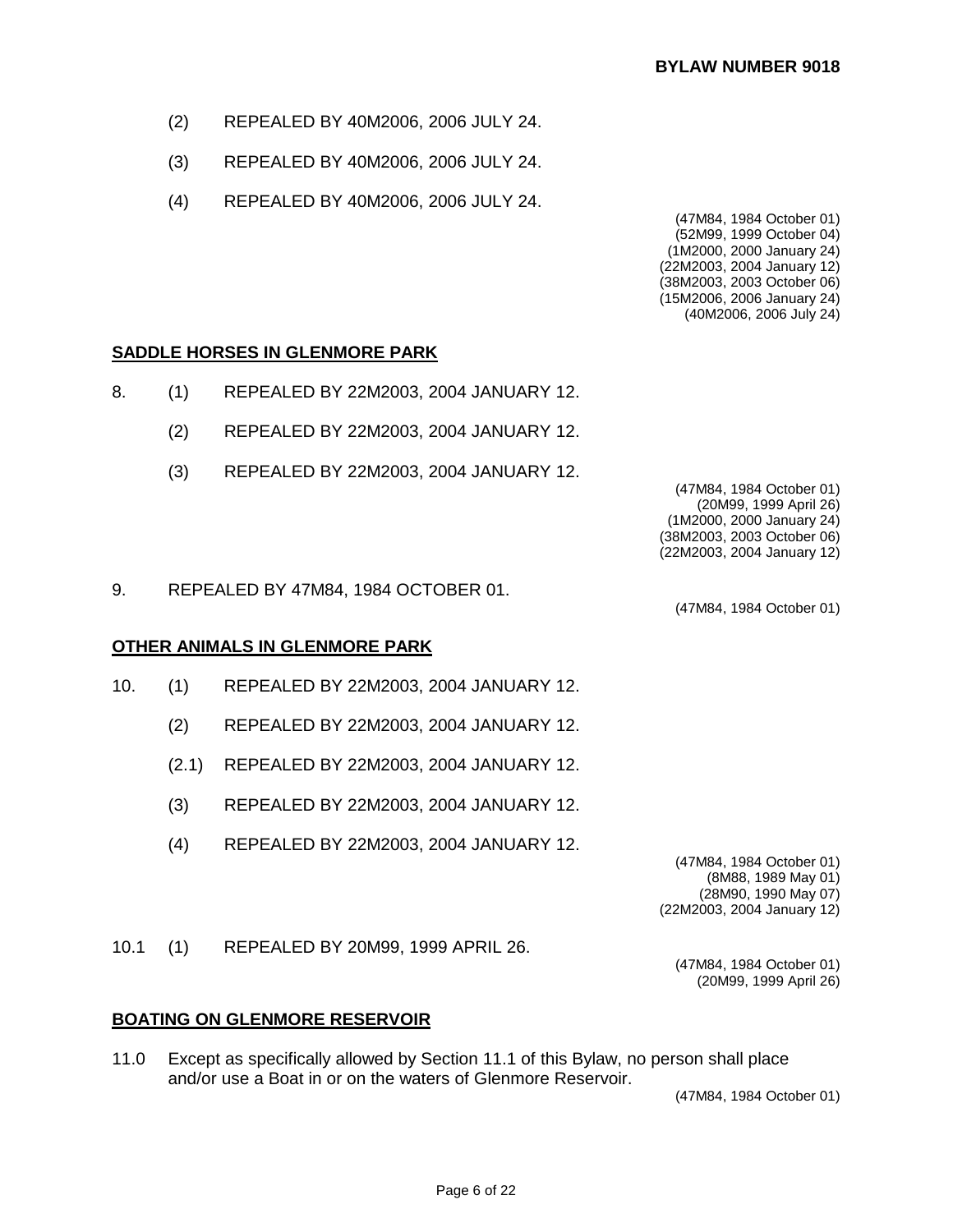## **BYLAW NUMBER 9018**

(20M99, 1999 April 26)

- 11.1 Notwithstanding Section 11.0, the following Boats may be placed and used on the waters of Glenmore Reservoir:
	- (a) the motor driven paddle wheeler Boat operated by the Heritage Park Society provided that its use and operation is firstly approved by the Director, Calgary Recreation and the Director, Water Services;

(7M2016, 2016 February 18)

(b) a boat powered by motor or otherwise and used for rescue or maintenance by City employees, Calgary Police Service, or the Royal Canadian Mounted Police first approved by the Director, Calgary Recreation and the Director, Water Services;

(7M2016, 2016 February 18)

(c) a canoe, kayak, dinghy, punt, sailboat or rowing scull used by a person for short term, occasional, casual recreational purposes only. Any such canoe, kayak, dinghy, punt, sailboat or rowing scull so used shall not be inflatable and shall not be powered by a motor of any sort.

(38M2003, 2003 October 06) (22M2003, 2004 January 12) (15M2006, 2006 January 24)

- 11.2 No person shall place or remove a Boat in or from the waters of Glenmore Reservoir from any place along its shore which is not specifically designated and marked for such a use.
- 11.3 No Boat used on the Glenmore Reservoir including those listed in Section 11.1 shall be equipped with a pump-out sanitary system of any kind unless such pump-out sanitary system is sealed to the satisfaction of the Director, Calgary Recreation and the Director, Water Services.

(20M99, 1999 April 26) (1M2000, 2000 January 24) (38M2003, 2003 October 06) (22M2003, 2004 January 12) (15M2006, 2006 January 24) (7M2016, 2016 February 18)

12.0 Except for those persons specifically allowed by Section 11.1 of this Bylaw to place and/or use a Boat in the waters of the Glenmore Reservoir any person, group, society or organization wishing to place and use a Boat or Boats in the waters of the Glenmore Reservoir shall, prior to such use, apply to the Director, Calgary Recreation for permission to use.

(38M2003, 2003 October 06) (7M2016, 2016 February 18)

- 12.1 An application made pursuant to Section 12 is required annually, shall be in writing and shall contain all the information required by the Director, Calgary Recreation, including the following:
	- type of use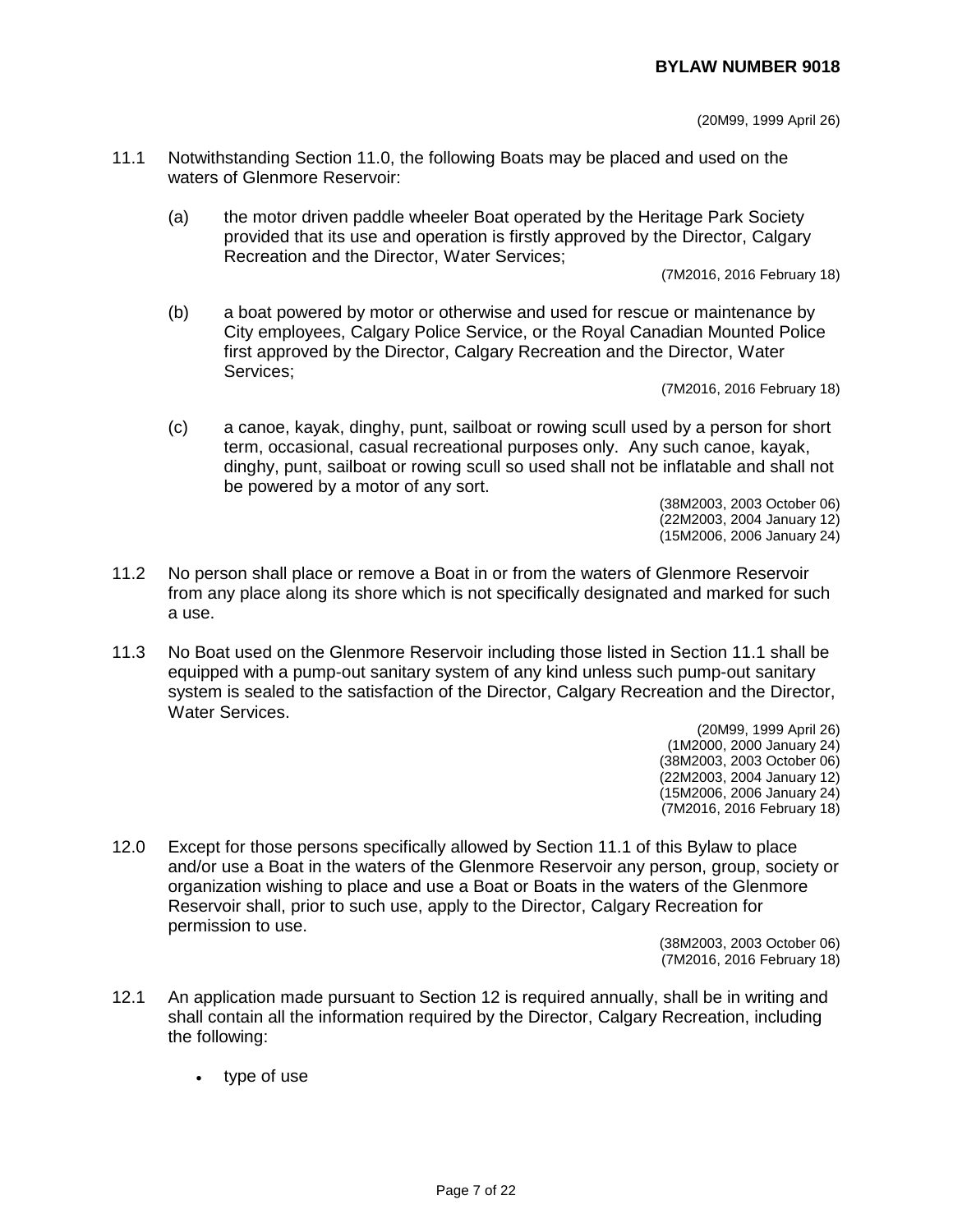- type of Boat
- frequency of activity
- number of participants
- number of Boats
- dates and times of activities
- area of the Glenmore Reservoir to be used
- number and type of powerboats to be used
- safety provisions to be undertaken
- environmental impact mitigation measure

and each such applicant shall submit to the Director, Calgary Recreation, a year end summary of the activities approved.

(38M2003, 2003 October 06) (7M2016, 2016 February 18)

12.2 The Director, Calgary Recreation may, in his sole discretion, approve or disapprove of any application made pursuant to Section 12.0.

(38M2003, 2003 October 06) (7M2016, 2016 February 18)

12.3 When an application is approved pursuant to Section 12.0, the Director, Calgary Recreation and the Director, Water Services may place such conditions and regulations as they deem necessary for the safety of the participants and to protect the water quality of the water in the Glenmore Reservoir.

> (38M2003, 2003 October 06) (22M2003, 2004 January 12) (15M2006, 2006 January 24) (7M2016, 2016 February 18)

12.4 In any event the Director, Calgary Recreation shall, when approving applications made pursuant to Section 12.0, restrict wherever possible, the number of powerboats in use on the Glenmore Reservoir at any one time. The Director, Calgary Recreation shall not in any one year, approve any more than three (3) regattas or races requiring more than two (2) powerboats. At all other times only one (1) powerboat for coaching and/or supervision purposes will be approved. In exceptional circumstances when safety of participants may be compromised because of the level of activity, a second powerboat to be used for safety purposed may be authorized by the Director, Calgary Recreation at his/her sole discretion.

> (38M2003, 2003 October 06) (7M2016, 2016 February 18)

12.5 Notwithstanding Section 12.4, where special circumstances warrant, the Director, Calgary Recreation, with the prior written approval of the Director, Water Services may approve a  $4<sup>th</sup>$  regatta or race requiring more than two (2) powerboats in any given year. (38M2003, 2003 October 06)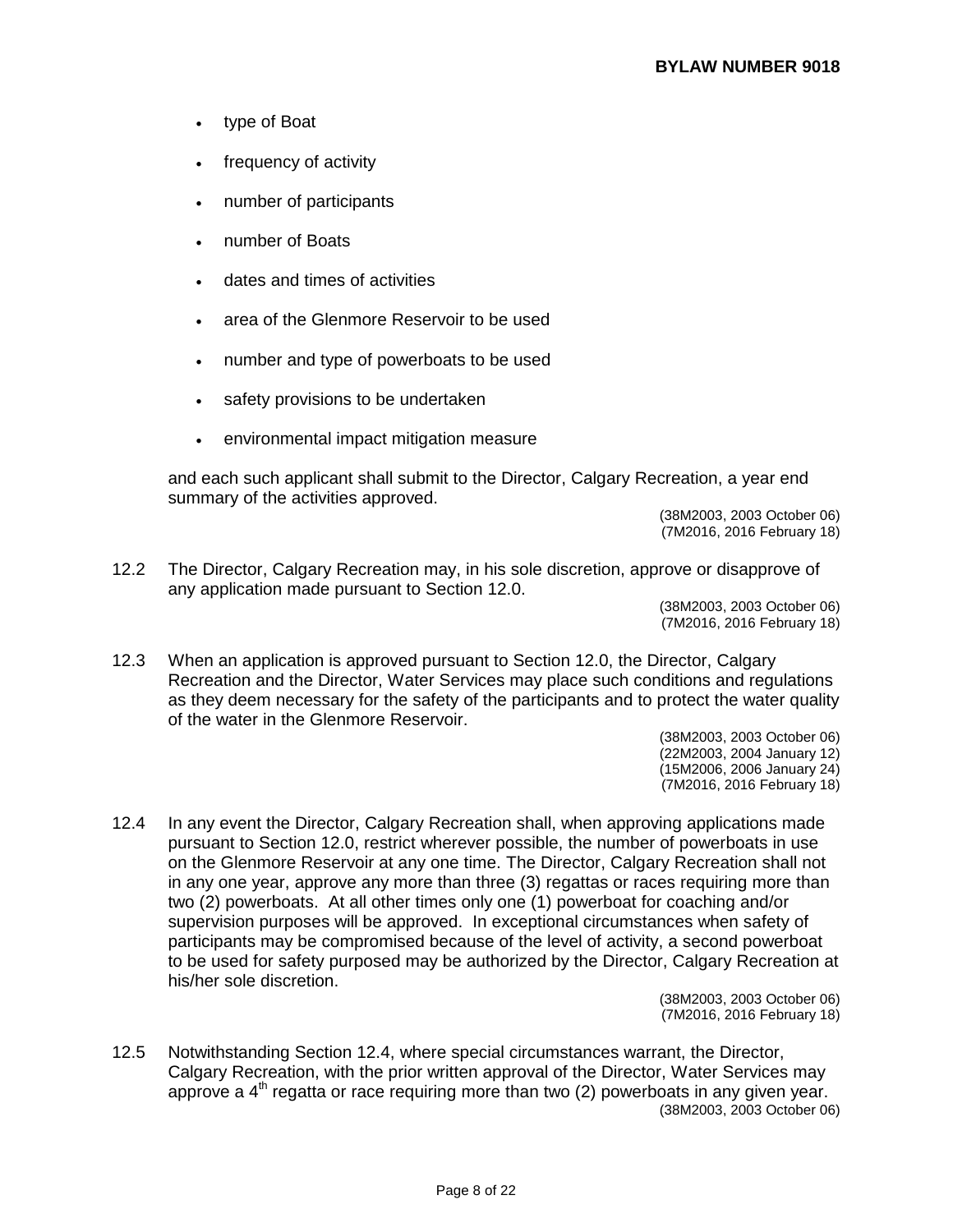(22M2003, 2004 January 12) (15M2006, 2006 January 24) (7M2016, 2016 February 18)

- 12.6 In approving regattas or races requiring more than two (2) powerboats pursuant to Section 12.4 and 12.5, the Director, Calgary Recreation will give priority to one application annually to a regatta or race sponsored by the Calgary Canoe Club, the Calgary Rowing Club and the Alberta Dragon Boat Foundation provided that they have complied with all provisions of this bylaw and any rules or regulations made thereunder. (38M2003, 2003 October 06) (7M2016, 2016 February 18)
- 12.7 The Director, Calgary Recreation may make regulations for the inspection and use of Boats on the Glenmore Reservoir and may notwithstanding clause 11.1 (c) require permits for all casual boats on the reservoir.
	- (47M84, 1984 October 01) (38M87, 1987 July 13) (19M88, 1988 June 27) (20M99, 1999 April 26) (1M2000, 2000 January 24) (38M2003, 2003 October 06) (22M2003, 2004 January 12) (7M2016, 2016 February 18)
- 13.0 No person shall fish from any docks on the Glenmore Reservoir or from any ramps or areas which provide Boat access to the waters of the Glenmore Reservoir and which have been designated by the Director, Calgary Recreation as areas where fishing is prohibited.

(38M2003, 2003 October 06) (22M2003, 2004 January 12) (7M2016, 2016 February 18)

13.1 No person shall moor a Boat at any place on the shores of the Glenmore Reservoir or in its waters except in those locations specifically designated for moorage by the Director, Calgary Recreation.

> (38M2003, 2003 October 06) (7M2016, 2016 February 18)

- 13.2 No person shall operate a Boat in the area of the Glenmore Reservoir located to the north of the Glenmore Trail Causeway except for rescue, maintenance or bylaw enforcement purposes, or unless otherwise authorized by the Director, Water Services. (38M2003, 2003 October 06) (22M2003, 2004 January 12) (15M2006, 2006 January 24)
- 13.3 No person shall allow any animal in a Boat on the Glenmore Reservoir.
- 13.4 No person shall use a Boat except for rescue or maintenance purposes on the Glenmore Reservoir before May  $1<sup>st</sup>$  or after October  $31<sup>st</sup>$  in any year.
- 13.5 No person shall use a Boat, except for rescue or maintenance purposes on the Glenmore Reservoir before sunrise or after sunset in any day.
- 13.6 Other than those boats specified in clause 11.1(a) and (b) or used in an event approved under clause 12.0 no Boat greater in length than eight (8) meters shall be placed and/or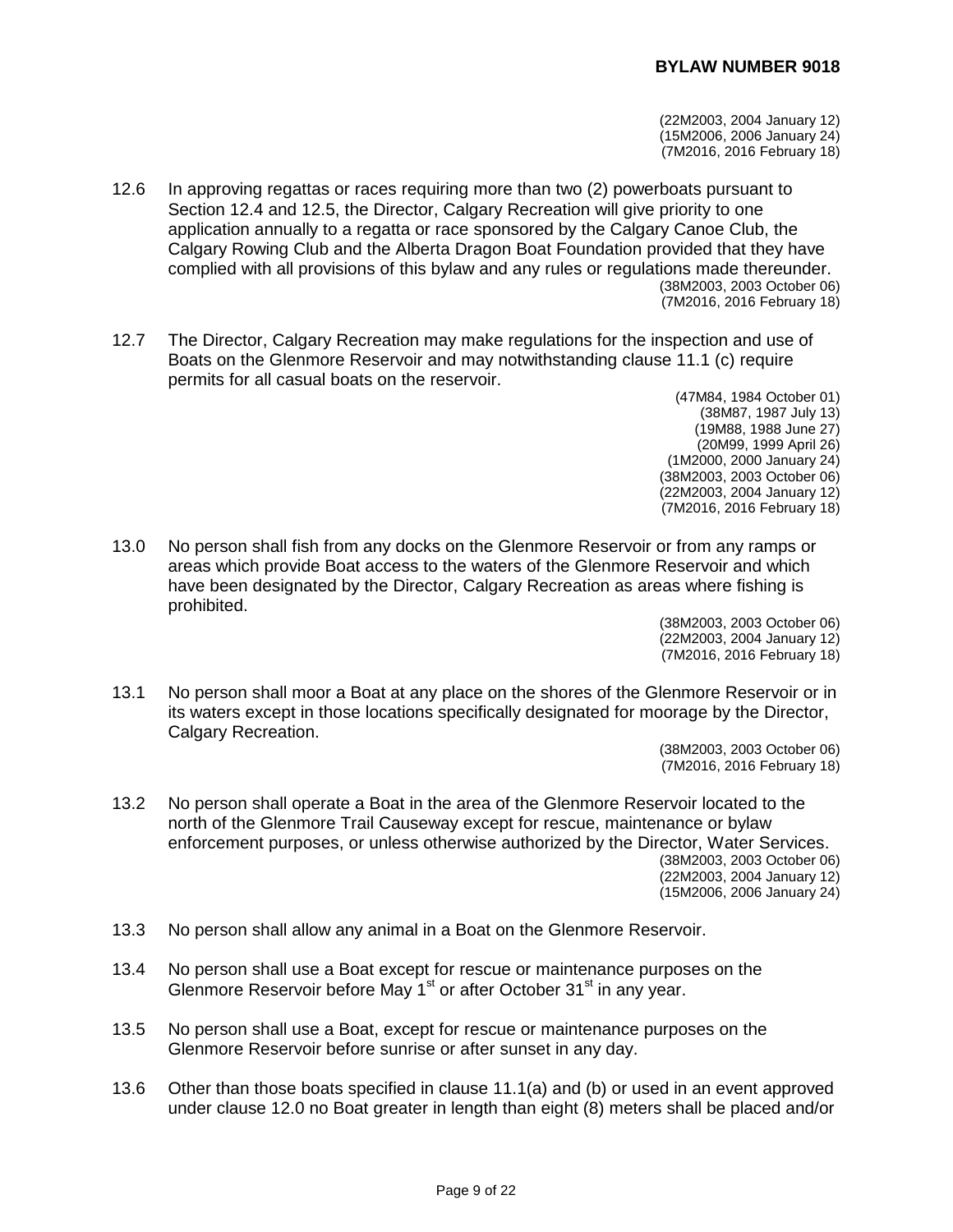used in or on the waters of the Glenmore Reservoir.

- 13.7 Except as otherwise specified by the Director, Calgary Recreation, no Boat shall be allowed in the water of Glenmore Reservoir and no person shall enter into or use such Boat unless it is equipped with:
	- (a) a bailer;
	- (b) a painter for mooring the Boat; and
	- (c) one life jacket per person of a type bearing the approval stamp of the Department of Transport of Canada, to be worn at all times while the Boat is on the water.

(38M2003, 2003 October 06) (7M2016, 2016 February 18)

13.8 No person shall place and/or use a Boat in the waters of the Glenmore Reservoir, except for rescue boats, when the weather conditions make such use dangerous and/or may cause pollution to or fouling of the water in the Glenmore Reservoir.

> (47M84, 1984 October 01) (20M99, 1999 April 26)

#### **REGULATIONS FOR USE OF CRAFT ON GLENMORE RESERVOIR**

14. REPEALED BY 20M99, 1999 SEPTEMBER 03.

(47M84, 1984 October 01)

#### **OTHER SPORTS IN GLENMORE PARK**

- 15. (1) REPEALED BY 22M2003, 2004 JANUARY 12.
	- (2) REPEALED BY 22M2003, 2004 JANUARY 12.
	- (3) REPEALED BY 22M2003, 2004 JANUARY 12.

(22M2003, 2004 January 12)

- 16. (1) No person shall enter the waters of the Glenmore Reservoir for any purpose whatsoever.
	- (2) If a swimming pool is constructed at Glenmore Park it shall drain into a City sewer main either to the North or to the South of the Glenmore Area.
	- (3) No person shall scuba dive in the waters of the Glenmore Reservoir without first having received the permission in writing of both the Director, Calgary Recreation and the Director, Water Services. In granting such permission the Director, Calgary Recreation and the Director, Water Services may place such conditions or regulations on their approval as they consider necessary for safety and to preserve the quality of the water in the Glenmore Reservoir.

(47M84, 1984 October 01) (20M99, 1999 April 26) (1M2000, 2000 January 24) (38M2003, 2003 October 06) (22M2003, 2004 January 12)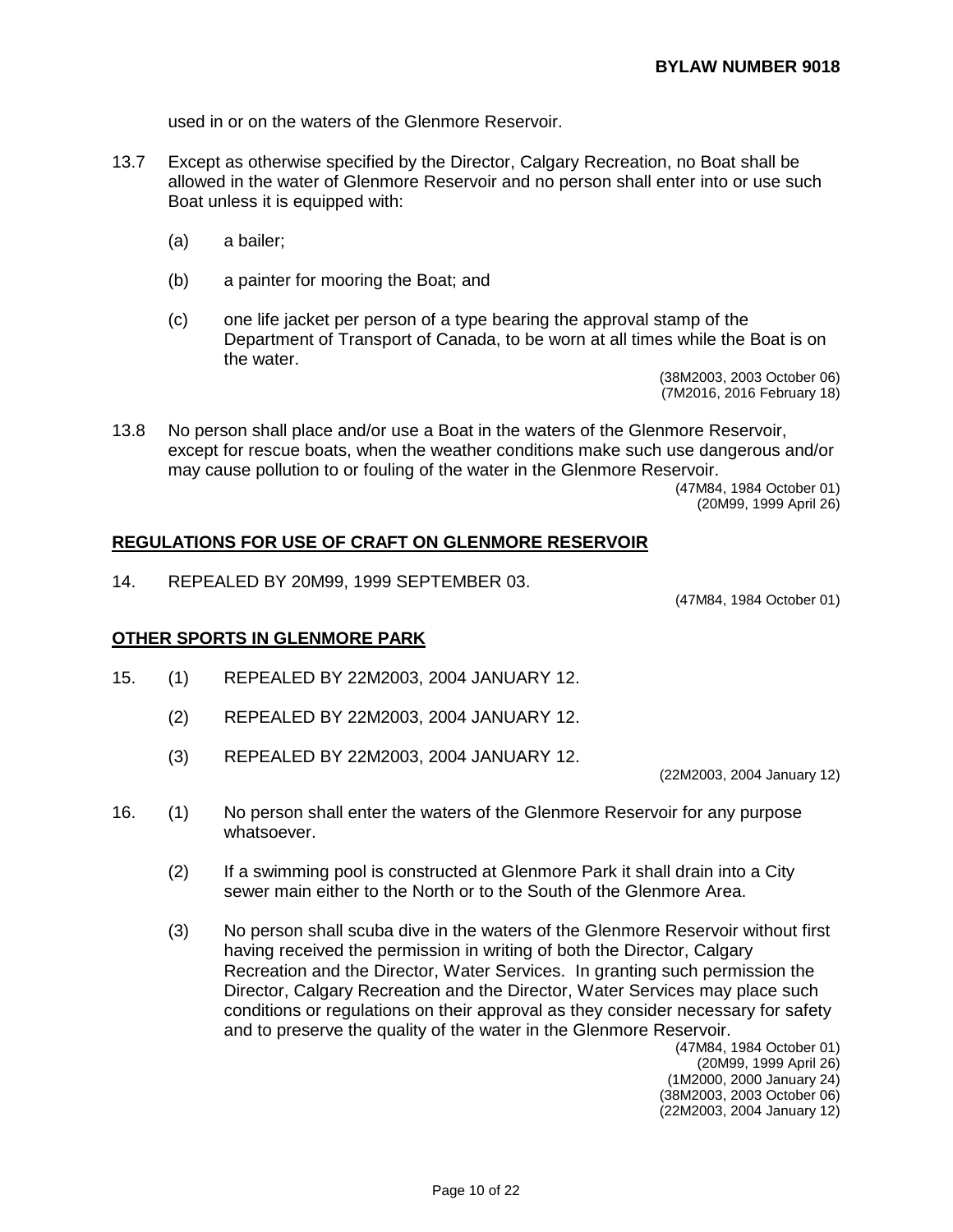(15M2006, 2006 January 24) (7M2016, 2016 February 18)

### **NO DRAINAGE INTO GLENMORE RESERVOIR**

17. No drain connected to any structure erected in Glenmore Park shall drain into Glenmore Reservoir or to any water lying West of the dam at the East end of Glenmore Reservoir. (47M84, 1984 October 01)

#### **LIMITATIONS ON ACCESS IN GLENMORE PARK**

- 18. (1) REPEALED BY 22M2003, 2004 JANUARY 12.
	- (2) REPEALED BY 22M2003, 2004 JANUARY 12.

(135/77, 1977 August 22) (20M99, 1999 April 26) (1M2000, 2000 January 24) (22M2003, 2004 January 12)

#### **HOURS WHEN THE PARK IS OPEN TO THE PUBLIC**

- 19. (1) REPEALED BY 22M2003, 2004 JANUARY 12.
	- (2) REPEALED BY 20M99, 1999 APRIL 26.
	- (3) REPEALED BY 22M2003, 2004 JANUARY 12.

(20M99, 1999 April 26) (1M2000, 2000 January 24)

(38M2003, 2003 October 06)

(22M2003, 2004 January 12)

#### **RESTRICTIONS ON ENTRY TO LEASED PREMISES**

20. No person shall enter any portion of the Glenmore Area which is under lease to any person, whether natural or body corporate, unless he is a licensee or invitee of the lessee.

#### **PROTECTION OF SIGNS IN GLENMORE PARK**

21. REPEALED BY 22M2003, 2004 JANUARY 12.

(22M2003, 2004 January 12)

#### **CONTROL OF GLENMORE PARK**

22. The Director, Water Services shall have responsibility for the water and the waterworks system within the Glenmore Park. Subject to subsections 2(2), 11.1(a), and 11.1(b), Section 11.3, 12.3 and 12.5, and subsection 16(3), The Director, Calgary Recreation, shall have the responsibility for all activities including the issuance of permits on the Glenmore Reservoir. The Director, Calgary Parks shall have the responsibility for Glenmore Park excluding the Glenmore Reservoir.

(47M84, 1984 October 01) (20M99, 1999 April 26)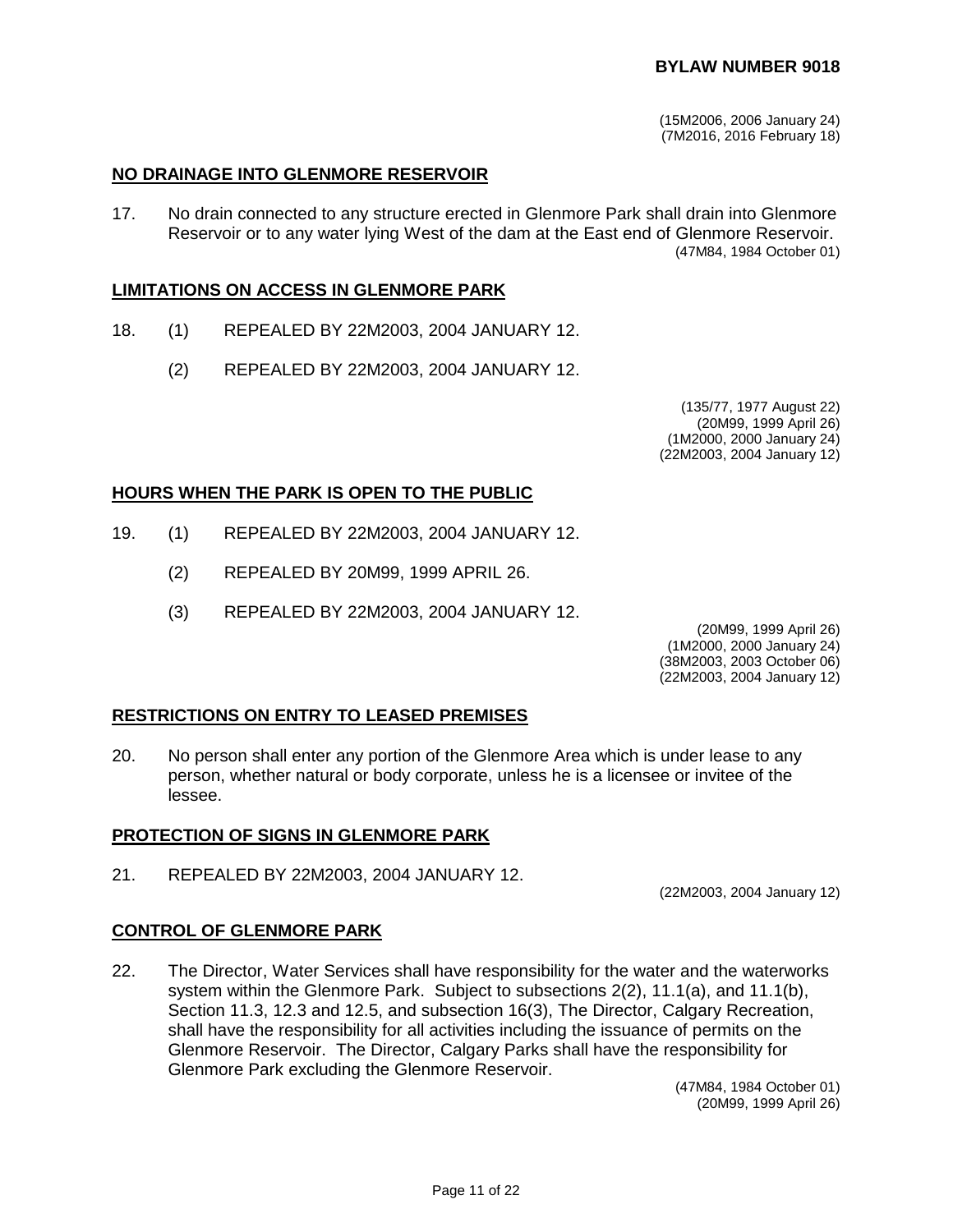### **BYLAW NUMBER 9018**

(1M2000, 2000 January 24) (38M2003, 2003 October 06) (22M2003, 2004 January 12) (15M2006, 2006 January 24) (7M2016, 2016 February 18)

(22M2003, 2004 January 12)

- 23. (1) REPEALED BY 22M2003, 2004 JANUARY 12.
	- (2) REPEALED BY 22M2003, 2004 JANUARY 12.
- 24. (1) REPEALED BY 22M2003, 2004 JANUARY 12.
	- (2) REPEALED BY 22M2003, 2004 JANUARY 12.
	- (3) REPEALED BY 52M99, 1999 OCTOBER 4.

(47M84, 1984 October 01) (52M99, 1999 October 04) (22M2003, 2004 January 12)

- 25. (1) REPEALED BY 22M2003, 2004 JANUARY 12.
	- (2) REPEALED BY 22M2003, 2004 JANUARY 12.
	- (3) REPEALED BY 22M2003, 2004 JANUARY 12.

(22M2003, 2004 January 12)

- 26. (1) Council may set aside for such time as seems expedient to it an area within that portion of Section Twenty-nine (29) which is within the boundaries of Glenmore Park to be used as a display area for buildings and other exhibits depicting the history of earlier times in the Western Provinces of Canada, especially the history of the Province of Alberta and to cause or allow to be placed therein such buildings, structures, objects, displays and things as are compatible with such a display or showing the historical heritage of the Western Provinces.
	- (2) The project carried on in the area set aside may be known as the 'Heritage Park Project' and the area may be separately designated as 'Heritage Park'.
	- (3) Council may enter into an agreement with a society incorporated with the objects among other things of establishing, developing, maintaining and managing public parks depicting or simulating the heritage of Western Canada, which agreement may:
		- (a) allow the society to furnish, place and arrange buildings, objects and displays for the accomplishing of its objects on the area set aside pursuant to Subsection (1); and
		- (b) provide for the operation of the Heritage Park Project by the Society.
	- (4) Notwithstanding the provisions of Section 19 Council may by the provisions of an agreement entered into pursuant to Subsection (3)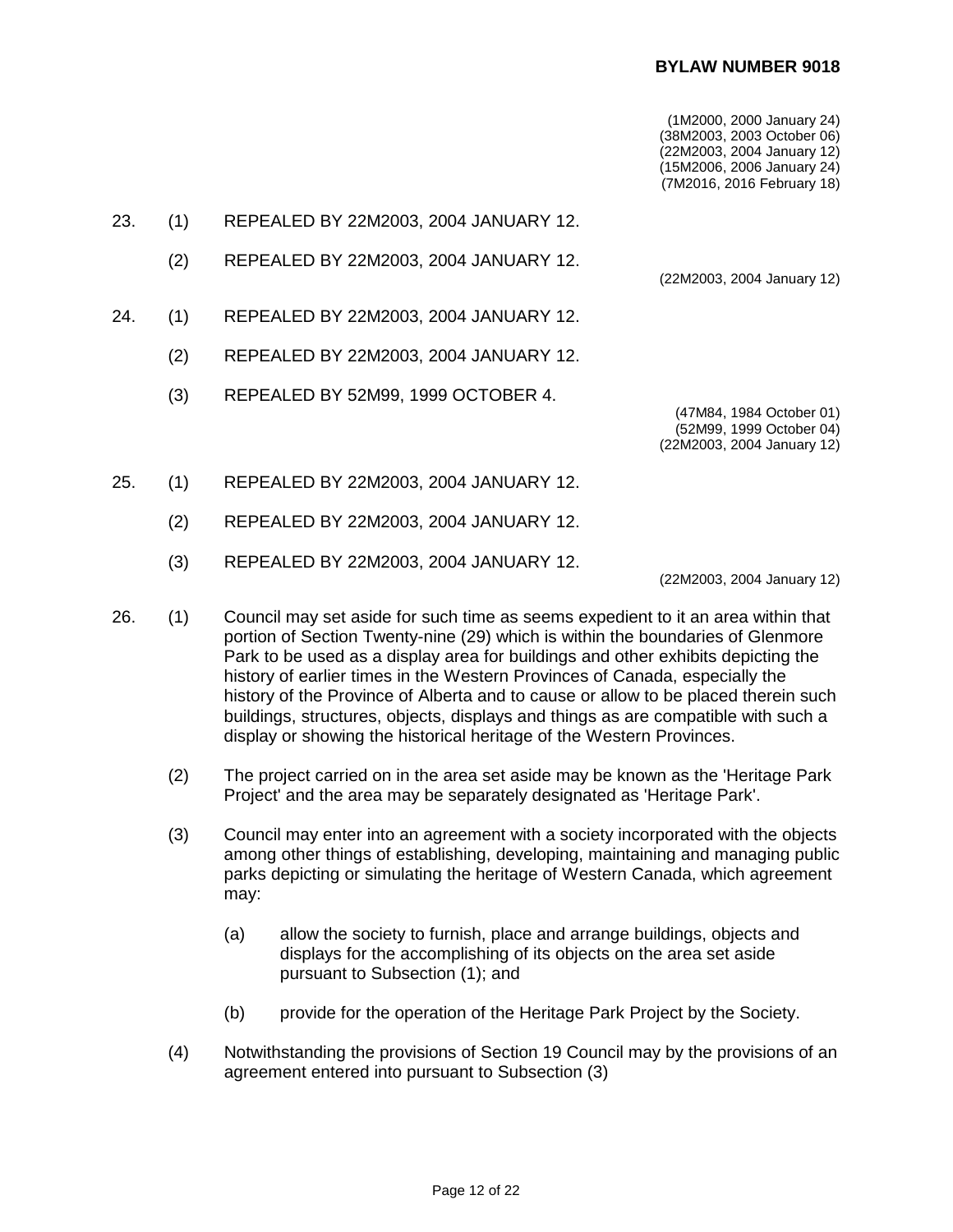- (a) allow the society operating the Heritage Park Project to charge fees for entering its buildings or viewing its displays or for participating in its rides and other activities furnished in connection with the Heritage Park Project; and
- (b) allow Heritage Park to be opened at different times than the balance of Glenmore Park.
- (5) Notwithstanding the provisions of Subsection (4) for allowing the society to charge fees in connection with its operations conducted pursuant to this Section the City shall retain the sole control as to whether or not a fee is to be charged for entrance into Heritage Park and the amount and disposition of such entrance fee, if any is imposed.
- (6) Subject to the provisions of the *Municipal Government Act* relating to leasing, licensing or use of public parks Council may grant a lease or license to a society formed for the purpose set out in Subsection (3) to occupy either exclusively or in common with others the area set aside in Subsection (2).
- (7) Council may make such special rules and regulations with respect to the use and activities conducted in or about the Heritage Park Project as it deems fit and as are compatible with the purpose of the Project and application of such rules and regulations shall be limited to the Heritage Park Area and shall override and control any other provision of this Bylaw with which they conflict.
- 26.1 (1) The provisions of this Bylaw shall prevail over the provisions of the Parks Bylaw Number 36/76 in the event of actual or apparent conflict.
	- (2) The provisions of this Bylaw shall prevail over the provisions of the Water Safety Bylaw Number 9084 in the event of actual or apparent conflict. (47M84, 1984 October 01)

### **PENALTIES**

- 27. (a) Where a Bylaw Enforcement Officer or a Constable of the City believes that a person has contravened any provision of this Bylaw, or Regulation made pursuant to the authority granted in this bylaw, he may commence proceedings by issuing a summons by means of a violation ticket in accordance with Part 2 of the *Provincial Offences Procedure Act*, S.A. 1988, Chapter P-21.5.
	- (b) The specified penalty payable in respect of a contravention of a provision of this Bylaw is the amount shown in Schedule "D" of this Bylaw in respect of that provision.
	- (c) Notwithstanding Section 27(b):
		- (i) where any person contravenes the same provision of this Bylaw twice within one twelve month period, the specified penalty payable in respect of the second contravention is double the amount shown in Schedule "D" of this Bylaw in respect of that provision, and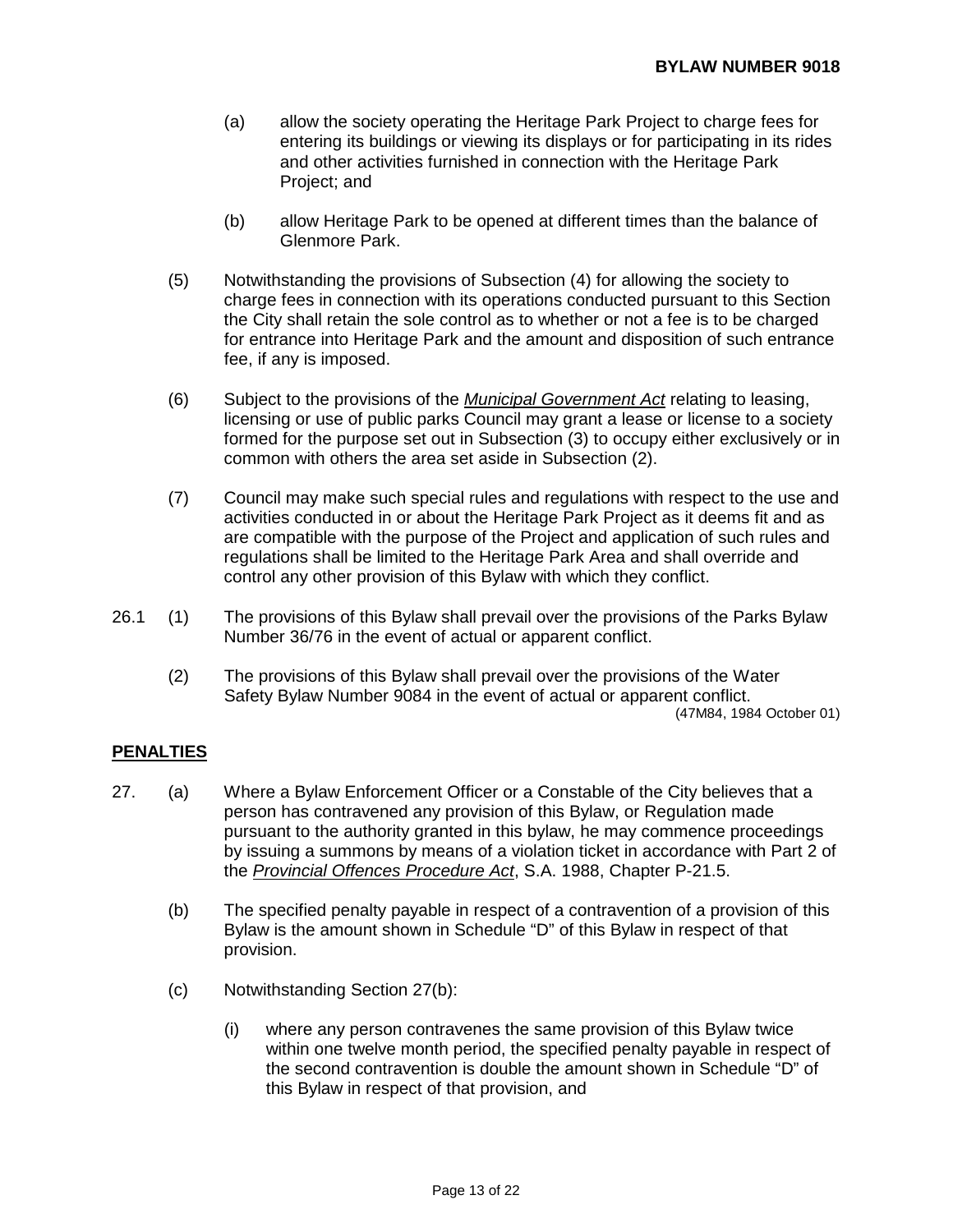(ii) where any person contravenes the same provision of this Bylaw three or more times within one twelve month period, the specified penalty in respect of third or subsequent contravention is triple the amount shown in Schedule "D" of this Bylaw in respect of the provision.

(20M99, 1999 April 26)

### **SUMMARY CONVICTION**

- 28. (a) Any person who contravenes any provision of this Bylaw is guilty of an offence and is liable on summary conviction to a fine of not more than TWO THOUSAND, FIVE HUNDRED DOLLARS (\$2,500.00) and in default of payment is liable to imprisonment for a term not exceeding six (6) months.
	- (b) The minimum fines on summary conviction in respect to a contravention of this Bylaw shall be the amounts as shown in Schedule "D".
	- (c) The levying and payment of any fine or the imprisonment for any period provided in this Bylaw shall not relieve a person from the necessity of paying any fees, charges or costs from which he is liable under the provisions of this Bylaw. (20M99, 1999 April 26)
- 29. Bylaw Number 6040 and all amendments thereto is hereby repealed.

READ A FIRST TIME THIS 27TH DAY OF MAY, 1974.

READ A SECOND TIME THIS 27<sup>TH</sup> DAY OF MAY, 1974.

READ A THIRD TIME THIS 27<sup>TH</sup> DAY OF MAY, 1974.

(Sgd.) R. Sykes MAYOR

(Sgd.) H.S. Sales CITY CLERK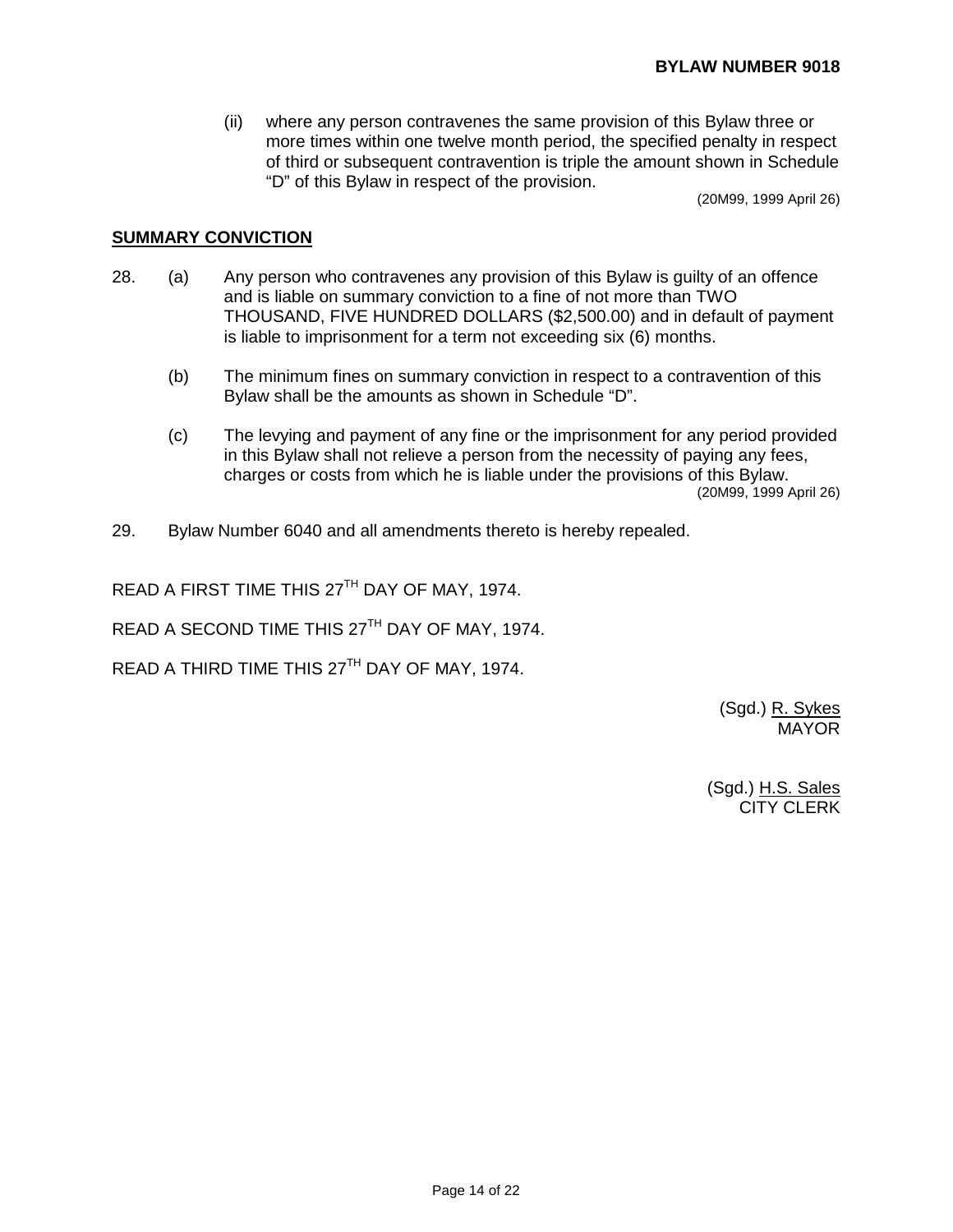# **SCHEDULE "A"**

## **GLENMORE RESERVOIR AREA**

| <u>DCT</u> | <b>LAND DESCRIPTION</b>                                                                                                                    | <b>HECTARES</b> |
|------------|--------------------------------------------------------------------------------------------------------------------------------------------|-----------------|
| 43-U-177   | Portions North Half Sec. 19, Tsp. 23, Rge. 1 West 5 <sup>th</sup> Mer.,<br>Plan 3954 E.H.                                                  | 56.5            |
| 50-V-92    | Portion Road Allowance, North Bdy. Sec. 19, Tsp. 23, Rge.1,<br>West $5th$ Mer., Plan 3964 E.H.                                             | 2.9             |
| 50-V-93    | Portion Road Allowance, East Bdy., Sec. 19, Tsp. 23, Rge. 1,<br>West 5 <sup>th</sup> Mer., Plan R.W. 354                                   | .96             |
| 45-B-138   | Portions North Half Sec. 20, Tsp. 23, Rge. 1, Wet 5 <sup>th</sup> Mer.,<br>Plan R.W. 354                                                   | 76.08           |
| 45-B-139   | Portion Road Allowance, North Bdy. Sec. 20, Tsp. 23, Rge. 1,<br>West 5 <sup>th</sup> Mer., Plan R.W. 354                                   | 2.98            |
| 47-P-100   | North East Quarter, Sec. 29, Tsp. 23, Rge. 1, West 5 <sup>th</sup> Mer.,<br>West of Elbow River                                            | 10.84           |
| 43-S-121   | Legal Subdivision 1 & 2, Sec. 29, Tsp. 23, Rge. 1, West 5 <sup>th</sup><br>Mer.                                                            | 32.37           |
| 43-R-199   | Portion Legal Subdivision 7, Sec. 29, Tsp. 23, Rge. 1, West 5 <sup>th</sup><br>Mer., ex. Transfer 5567 A.D.                                | 11.81           |
| 42-M-114   | Portions West Half and South East Quarter Sec. 29, Tsp. 23,<br>Rge. 1, West 5 <sup>th</sup> Mer.                                           | 53.6            |
| 42-M-115   | Portions North East Quarter, Sec. 29, Tsp. 23, Rge. 1, West<br>5 <sup>th</sup> Mer., East of Right Bank Elbow River                        | 48.15           |
| 128-Q-56   | Portion South West Quarter, Sec. 29, Tsp. 23, Rge. 1, West<br>5 <sup>th</sup> Mer., West of Elbow River Formerly Provincial                | 19.83           |
| 42-L-242   | License No. 13, South Half and Legal                                                                                                       | 210.44          |
|            | Subdivision 9, 10, 11, 12, 13, Sec. 30, Tsp. 23, Rge. 1 West<br>$5th$ Mer.                                                                 |                 |
| 50-V-94    | Portion Road Allowance, East Bdy. of South East Quarter and<br>of Legal Subdivision 9, Sec. 30, Tsp. 23, Rge. 1, West 5 <sup>th</sup> Mer. | 2.42            |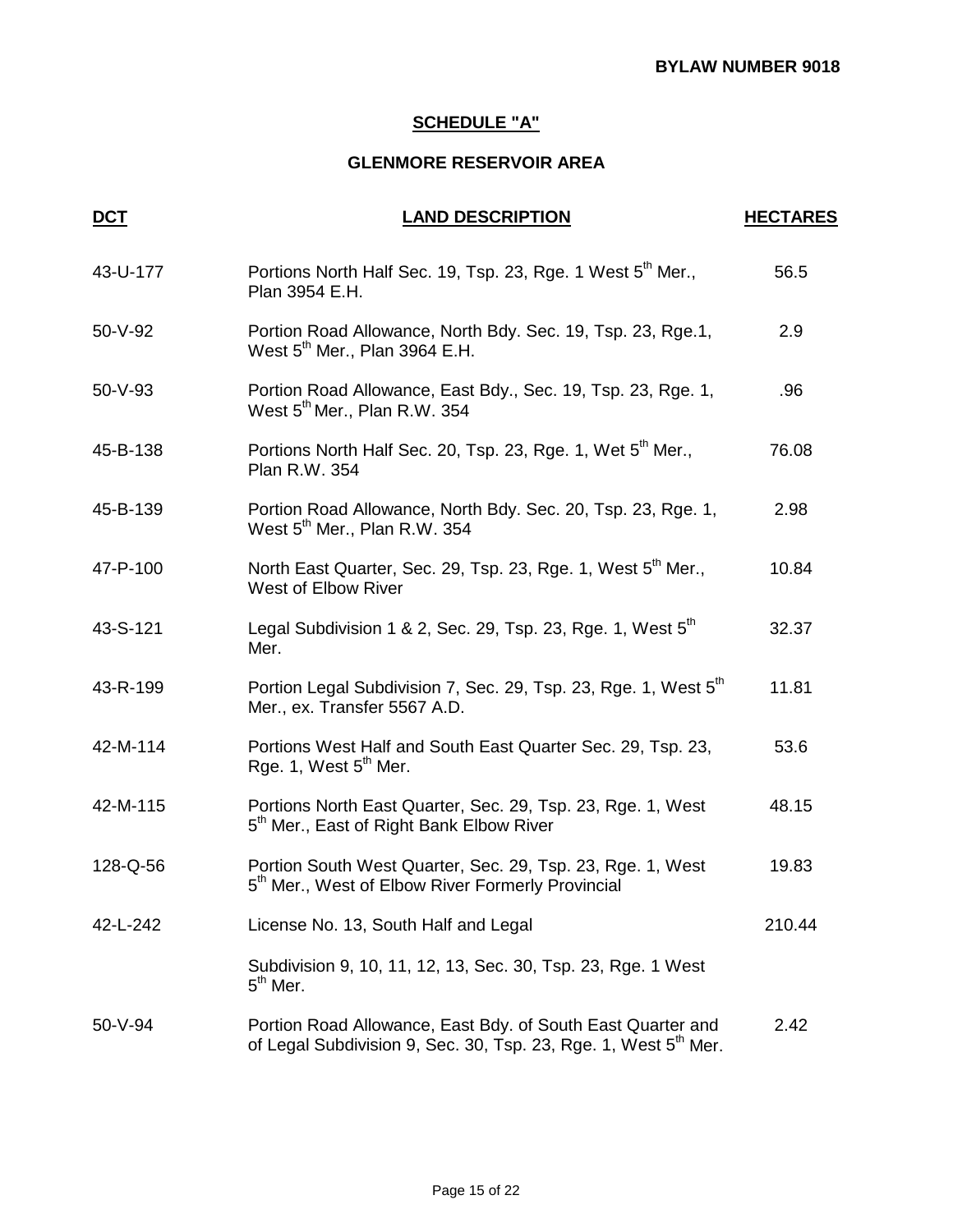# **SCHEDULE "A" Continued**

## **GLENMORE RESERVOIR AREA**

| <b>DCT</b>     | <b>LAND DESCRIPTION</b>                                                                                                                                                                                      | <b>HECTARES</b> |
|----------------|--------------------------------------------------------------------------------------------------------------------------------------------------------------------------------------------------------------|-----------------|
| 50-V-95        | Portion Road Allowance, East Bdy. of South East Quarter and<br>of Legal Subdivision 9, Sec. 30, Tsp. 23, Rge. 1, West 5 <sup>th</sup> Mer.                                                                   | 3.23            |
| 420-L-243      | South East Quarter and East Halves Legal Subdivision 3 & 6,<br>Sec. 32, Tsp. 23, Rge. 1, West 5 <sup>th</sup> Mer.                                                                                           | 80.93           |
| 43-C-4         | Portion North East Quarter, Sec. 32, Tsp. 23, Rge. 1, West 5 <sup>th</sup><br>Mer.                                                                                                                           | 58.13           |
| 57-T-200       | Portion North East Quarter, Sec. 32, Tsp. 23, Rge. 1, West 5 <sup>th</sup><br>Mer., Plan R.W. 176                                                                                                            | 2.52            |
| 87-G-204       | Block 3, Plan Glenmore Calgary 5829 G.G.                                                                                                                                                                     | .18             |
| 47-Y-11        | Portion Sarcee Indian Reserve, Plan R.W. 362 less 10.23<br>acres transferred to Crown for Road                                                                                                               | 236.05          |
| $50 - V - 91$  | Portion of North West Quarter, Sec. 29, Tsp. 23, Rge. 1, West<br>$5th$ Mer.                                                                                                                                  | 55.35           |
| No. 7 41003318 | That portion of the South East Quarter, Sec. 36, Tsp.23, Rge.<br>2, West 5 <sup>th</sup> Mer., shown as Block "R.A.", Parcel 1, Plan 1128<br>L.K.                                                            | 1.29            |
| No. 155D55     | Portions of North East Sec. 19, Tsp. 23, Rge. 1, West 5 <sup>th</sup> Mer.,<br>shown as Block "A", on Plan 6045 J.K., excepting roadway on<br>Plan 7410361 and street widenings on Plan 7410514              | 8.13            |
| No. 155D55A    | Portions of the North East Quarter of Sec. 19, Tsp. 23, Rge. 1,<br>West 5 <sup>th</sup> Mer., shown as Block "B" on Plan 6045 J.K.,<br>excepting street widening on Plan 7410514                             | 4.12            |
| No. 157U137    | Portions of North West Quarter of Sec. 19, Tsp. 23, Rge. 1,<br>West of the 5 <sup>th</sup> Mer., shown as Block "C" on Plan 6045 J.K.<br>excepting street widenings as shown on Plans 7410514 and<br>7710625 | 925             |
|                |                                                                                                                                                                                                              |                 |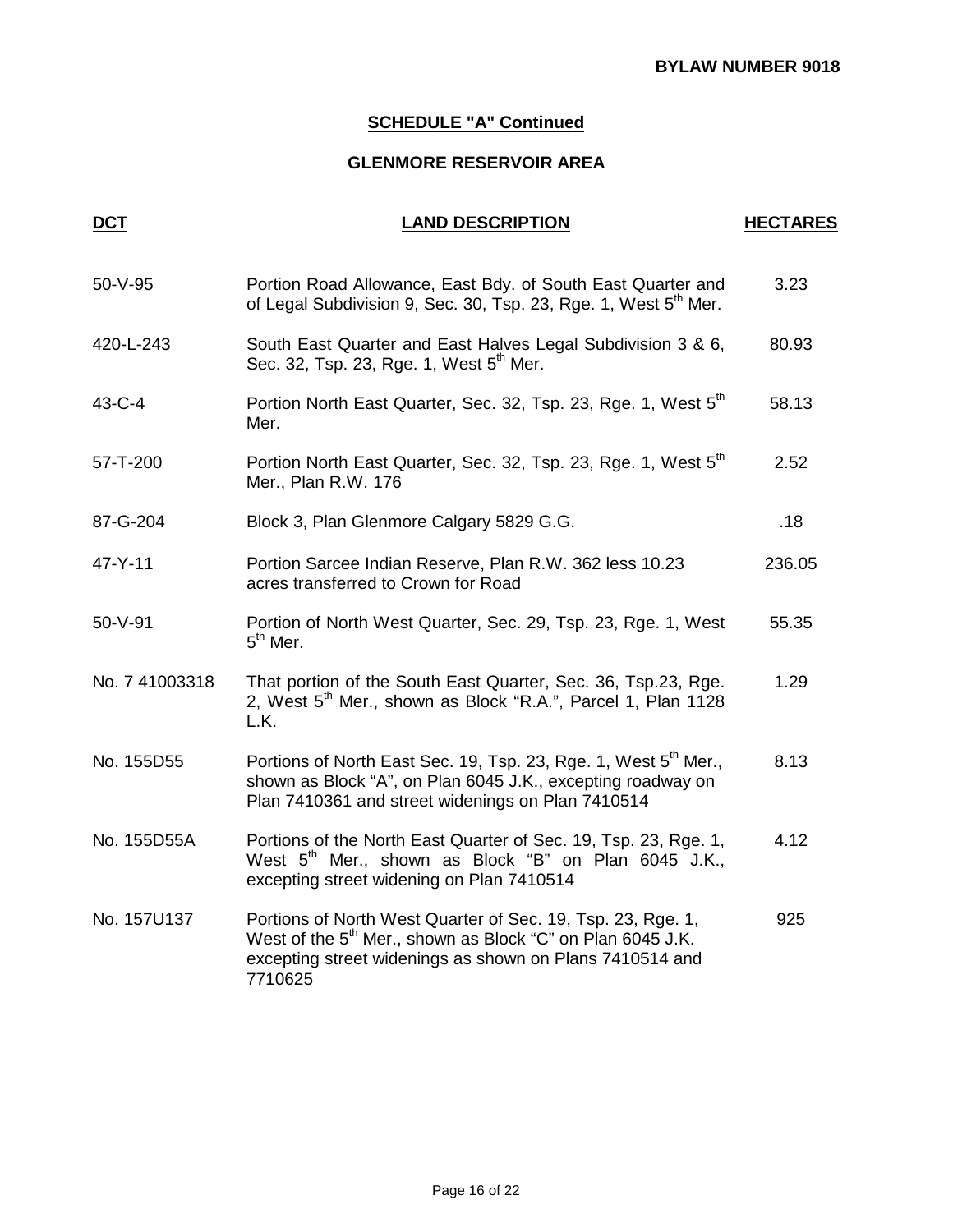# **SCHEDULE "A" Continued**

## **GLENMORE RESERVOIR AREA**

| DCT    | <b>LAND DESCRIPTION</b>                                                                                                                                                        | <b>HECTARES</b> |
|--------|--------------------------------------------------------------------------------------------------------------------------------------------------------------------------------|-----------------|
| 47092  | Portions of North East Quarter of Sec. 20, Tsp. 23, Rge. 1,<br>West 5 <sup>th</sup> Mer., shown as Block 1 on Plan 4887 J.K.                                                   | 1.11            |
| 45J71  | Portions of the North West Quarter of Sec. 20, Tsp. 23, Rge.<br>1, West 5 <sup>th</sup> Mer., shown on Plan 354 R.W., formerly the<br>MacKid leasehold registered as 6173 E.I. | 4.98            |
|        | Portions of the North East Quarter of Sec. 20, Tsp. 23, Rge. 1<br>West 5 <sup>th</sup> Mer., shown as Parcel "A" on Plan 4164 J.K.                                             | 3.97            |
|        | Portions of the North East Quarter of Sec. 20, Tsp. 23, Rge. 1,<br>West 5 <sup>th</sup> Mer., shown as Block "5", on Plan 8311942                                              | 3.92            |
| 83Y174 | Portions of the North East Quarter of Sec. 32, Tsp. 23, Rge. 1,<br>West 5 <sup>th</sup> Mer., shown as Block "3", or Plan 569 J.K.                                             | 3.26            |
|        |                                                                                                                                                                                |                 |

(47M84, 1984 October 01)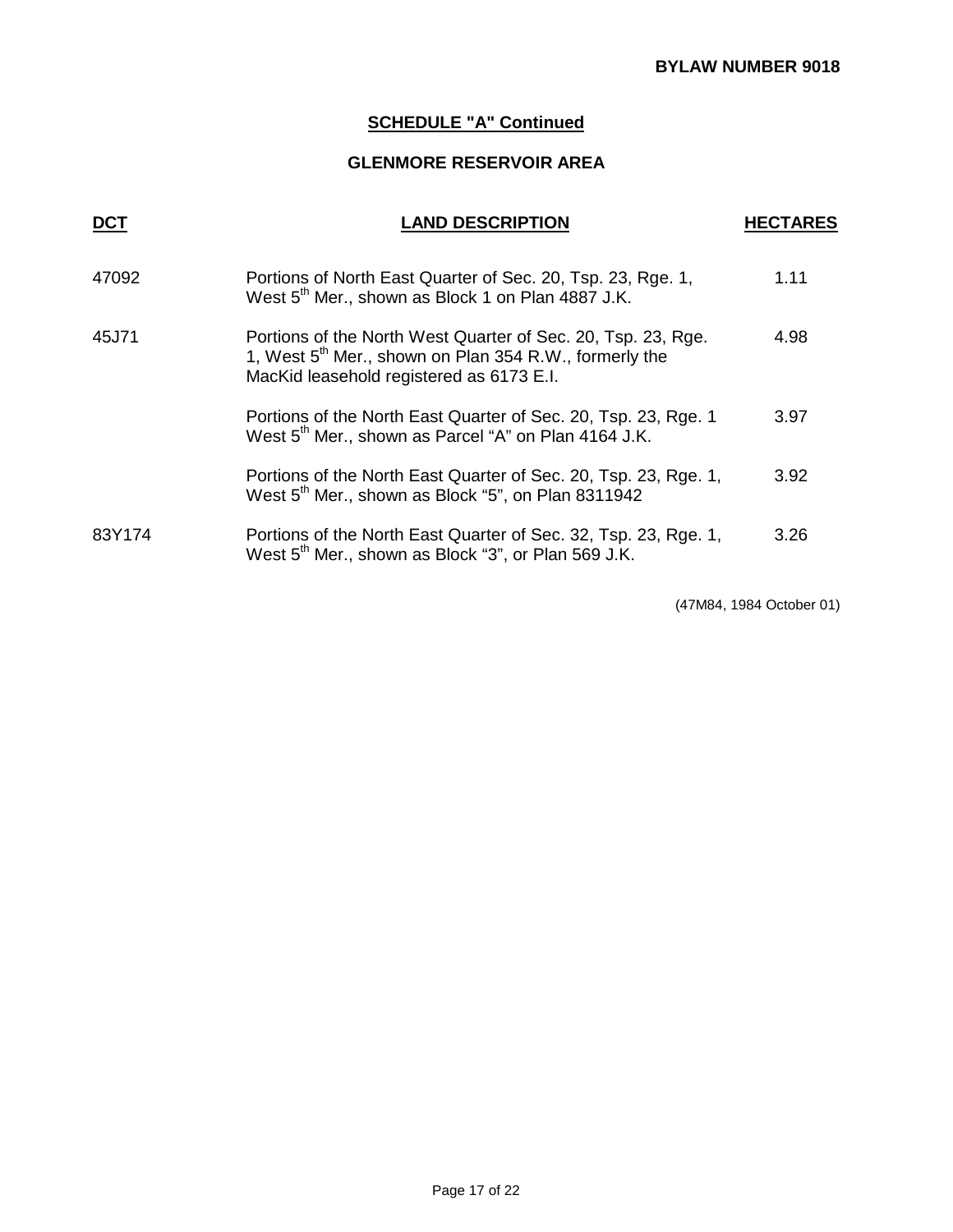## **SCHEDULE "B"**

 $\overline{\phantom{a}}$ 

 $\bar{z}$ 

 $\mathop{.}\limits^{\bullet}$ 

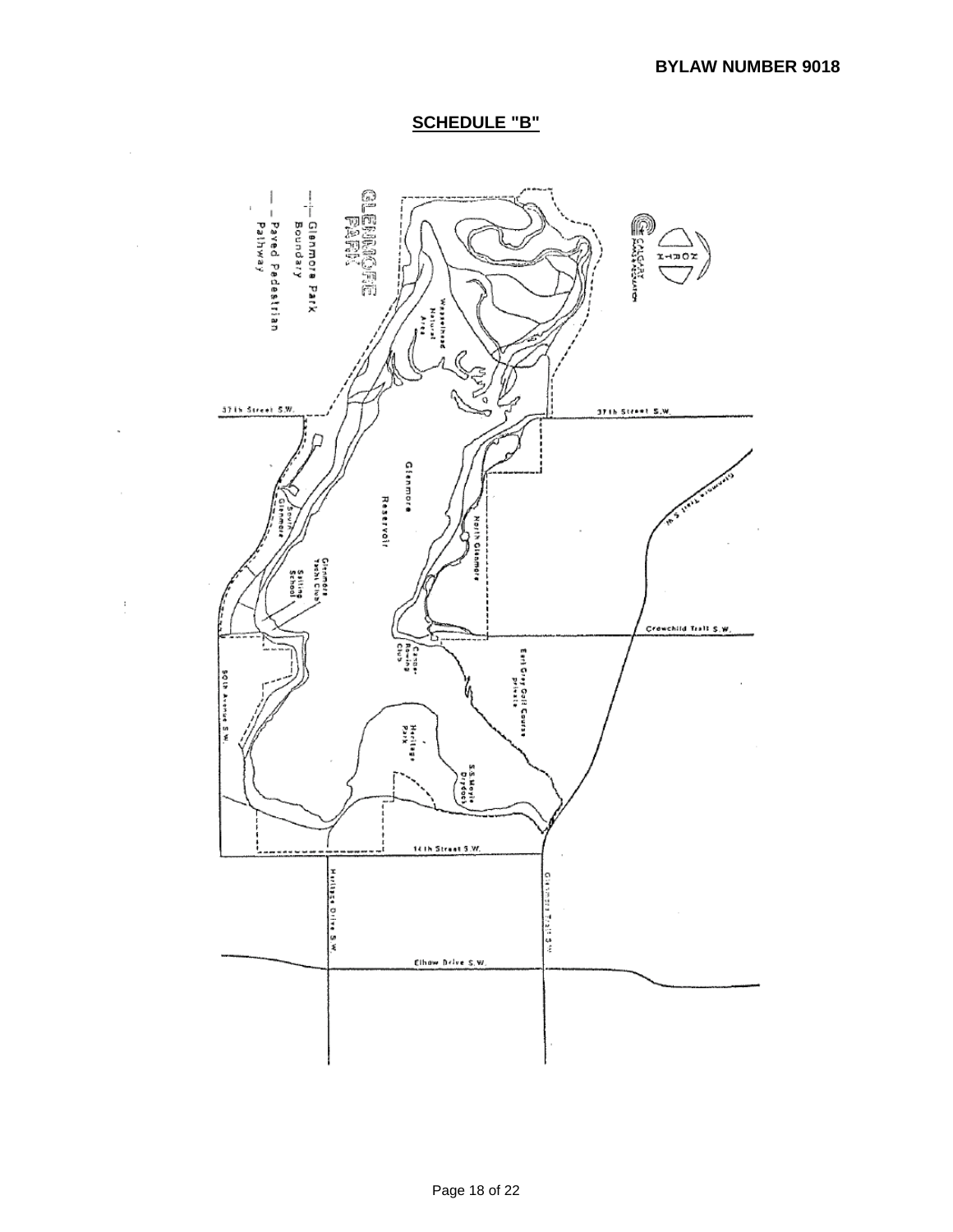## **SCHEDULE "C"**

### **BYLAW NUMBER 9018**

### **LEASES IN EFFECT IN GLENMORE AREA**

- I. A lease in writing of a portion of the North West Quarter  $(N.W.\Box)$  of Section Twenty (20), Township Twenty-three (23), Range One (1), West of the Fifth Meridian as shown in red on a plan attached to the said lease for a term of twenty-five (25) years from the 16th day of November, A.D. 1931 was granted from the City of Calgary to Ludwig Stewart Mackid at an annual rental of one dollar (\$1.00) payable in advance. The lease was granted as part of the consideration of a sale by the said Ludwig Stewart Mackid to the City of Calgary of approximately one hundred ninety-four and one half (194.5) acres of land in the North half of the said Section Twenty (20) as set out in an agreement in writing between the said parties for the sale dated the 16th day of November, A.D. 1931, which said agreement referred to the area to be leased as twelve and three-tenths (12.3) acres more or less and provided that rent should be one dollar (\$1.00) per year for a period of twenty-five (25) years with the privilege of renewal thereof for a further period of twenty-five (25) years at the same rental. The said lease was renewed by an agreement in writing made between The City of Calgary and Ludwig Stewart Mackid dated the 18th day of August, A.D. 1955 for a further period of twenty-five years from the 15th day of November A.D. 1956.
- II. A lease in writing dated the 19th day of March, A.D. 1962 was granted by the City of Calgary to Earl Grey Golf Club for ninety and forty-five one hundredths (90.45) acres in the North half (N.1/2) of Section Twenty-nine (29), Township Twenty-three (23), Range One (1), West of the Fifth Meridian as shown in Plan Calgary 4691 E.I. and for forty-four and twenty-five one hundredths (44.25) acres in portions of Legal Subdivisions Two (2), Three (3), Six (6) and Seven (7) in Section Thirty-two (32), Township Twenty-three (23), Range One (1) West of the Fifth Meridian in the Province of Alberta for a period from the 1st day of January, A.D. 1962 to and including the 31st day of December, A.D. 1991 at an annual rental of fifteen hundred dollars (\$1,500.00). The execution of the said lease was authorized by resolution of Council at its regular meeting and on the 19th day of March, A.D. 1962.

(47M84, 1984 October 01)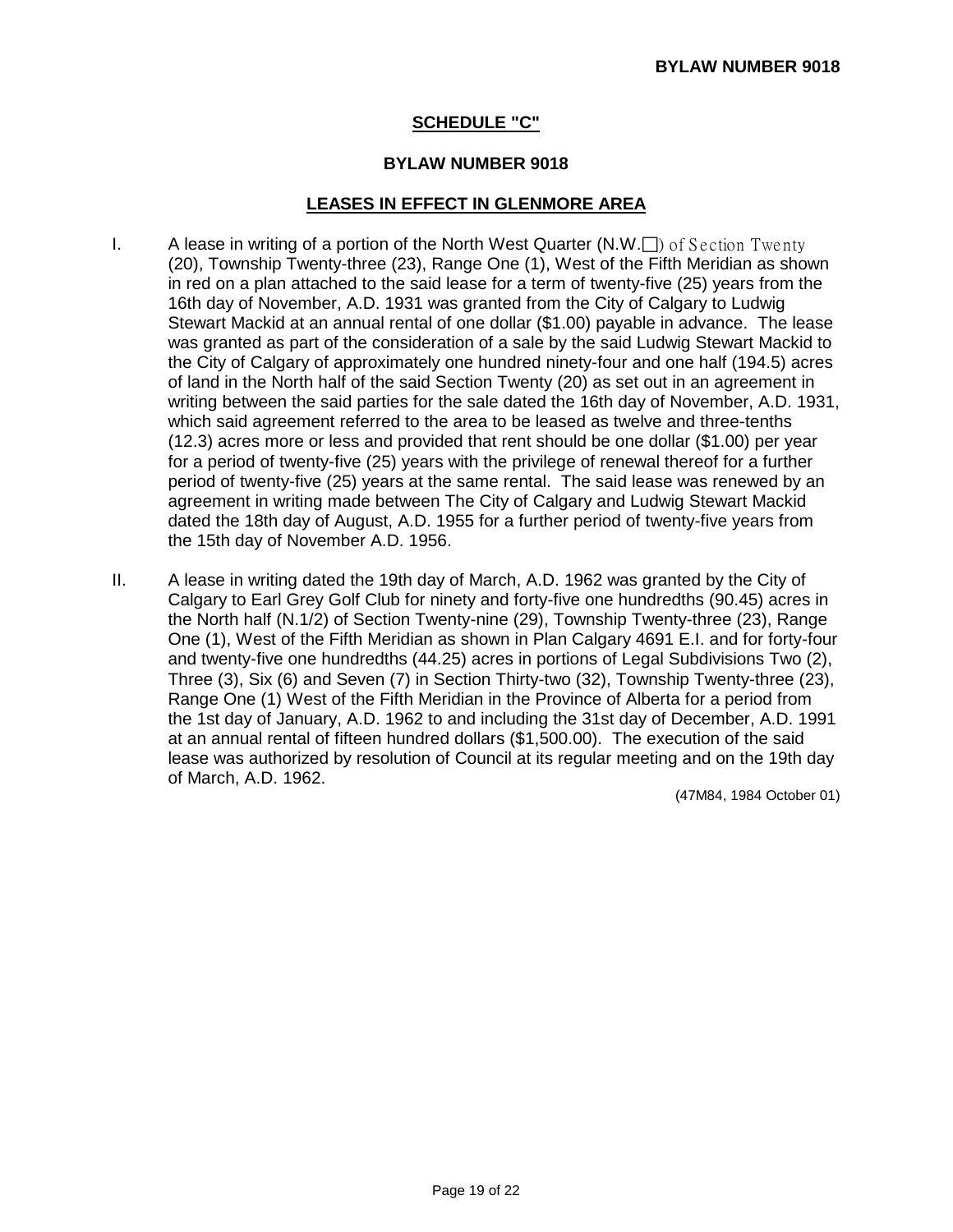# **SCHEDULE "D"**

## **To Glenmore Park Bylaw Number 9018**

| <b>SPECIFIED PENALTIES</b><br><b>OFFENCE UNDER</b> | <b>OFFENCE</b>                | <b>AMOUNT</b> |
|----------------------------------------------------|-------------------------------|---------------|
| Section 11                                         | <b>Boat Violations</b>        | \$100.00      |
| Section 12                                         | <b>Application Violations</b> | \$50.00       |
| Section 13.0                                       | <b>Fishing Boating</b>        | \$50.00       |
| Section 13.1                                       |                               | \$50.00       |
| Section 13.2                                       |                               | \$100.00      |
| Section 13.3                                       |                               | \$100.00      |
| Section 13.4                                       |                               | \$50.00       |
| Section 13.5                                       |                               | \$50.00       |
| Section 13.6                                       |                               | \$100.00      |
| Section 13.7                                       |                               | \$100.00      |
| Section 13.8                                       |                               | \$100.00      |
| Section 16                                         | Entry in Reservoir            | \$100.00      |
| Section 20                                         | Access to leased premises     | \$50.00       |
|                                                    |                               |               |

(8M88, 1989 May 01)

(20M99, 1999 April 26)

(22M2003, 2004 January 12)

(40M2006, 2006 July 24)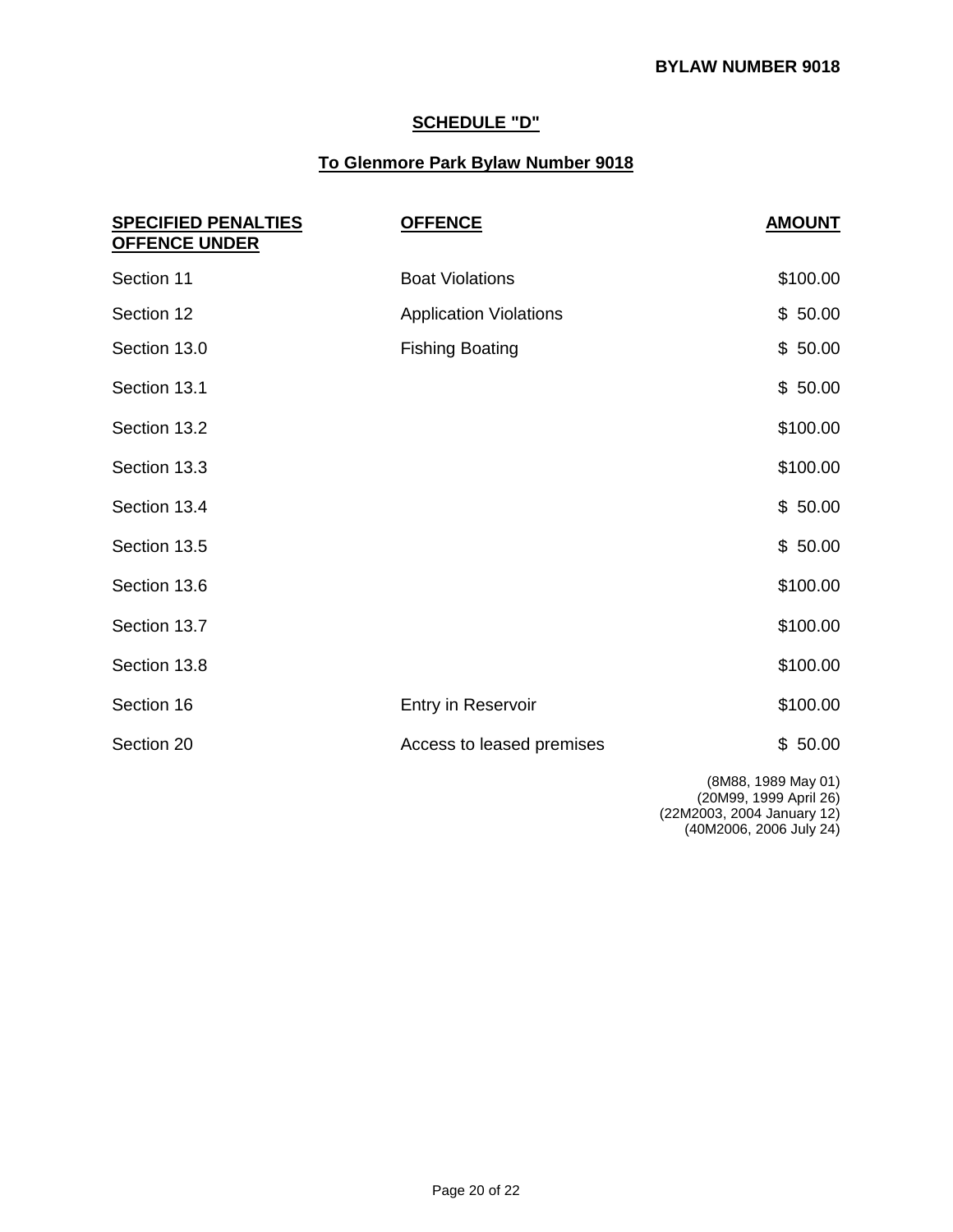## **SCHEDULE "E"**

REPEALED BY 22M2003, 2004 JANUARY 12.